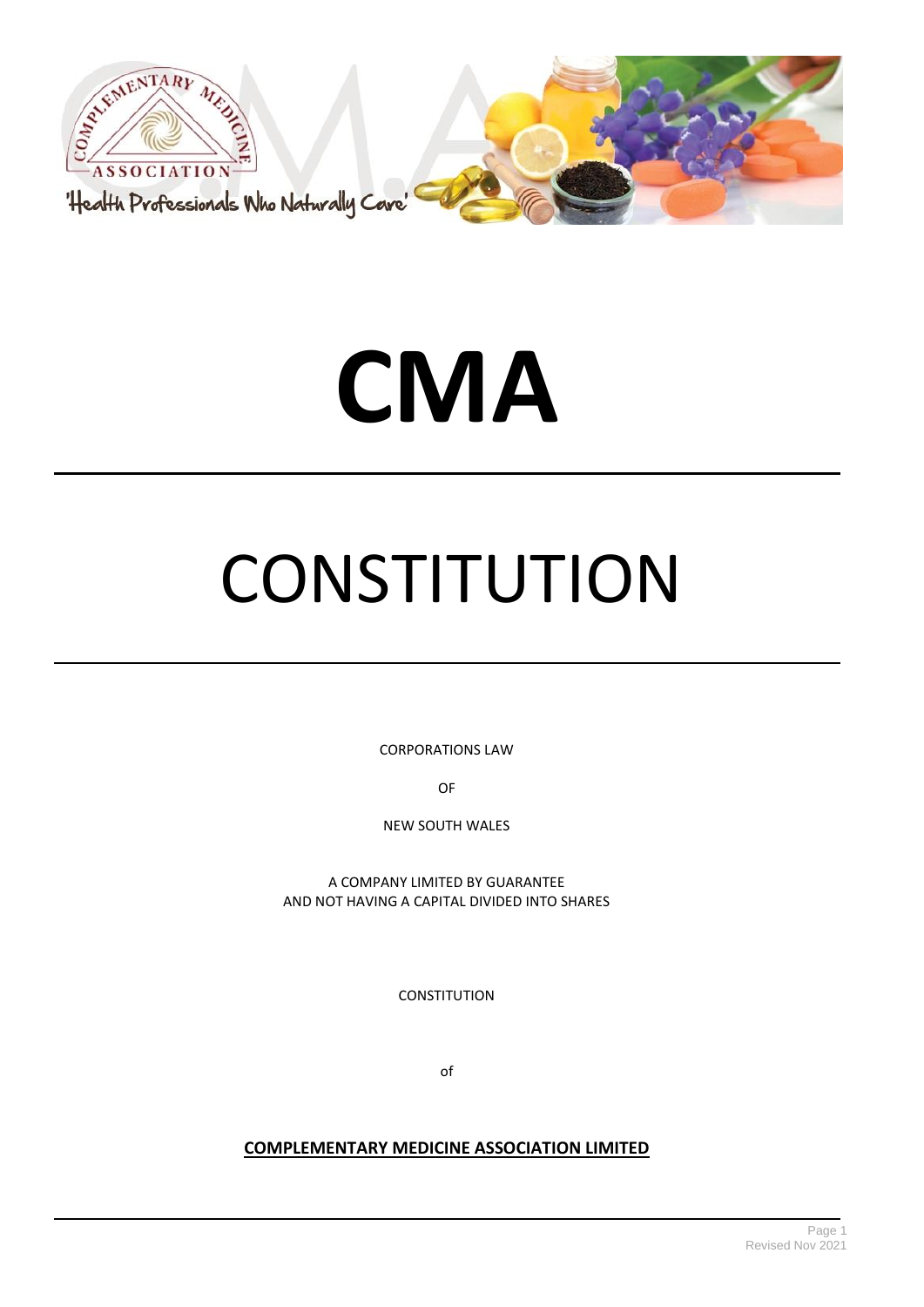

# **1 INTERPRETATION**

- 1.1 The replaceable Rules shall not apply to this Company.
- 1.2 In this Constitution unless a contrary intention appears:

**"Article"** means an Article of this Constitution.

**"Association"** means COMPLEMENTARY MEDICINE ASSOCIATION LIMITED.

**"Chairperson"** means the person appointed to chair meetings of the Federal Executive and the meetings of Members pursuant to Article 18.5.

**"Federal Executive"** means the Directors of the Association when in meeting.

**"Director"** means a member of the Federal Executive.

**"Law"** means the Corporations Law.

**"Member"** means any person whose name is included in the Register of Members.

**"Month"** and **"Year"** means calendar month and calendar year respectively.

**"Naturopath & Nutritionist"** means a person registered as a full Member of this Association.

**"Naturopathy"** means the form of practice of a Naturopath.

**"Office"** means the registered office of the Association.

**"Office Bearers"** means the President, Vice president, Secretary and Treasurer.

**"Register"** means the Register of Members required to be kept under the Law.

**"Seal"** means the common seal of the Association.

**"Secretary"** means any person appointed to perform the duties of a secretary of the Association.

**"State Auxiliary"** means a committee of the Federal Executive appointed in a State or Territory under clause 18.7.

**"In writing"**and **"Written"** include printing typewriting, lithography, electronic, facsimile or hand written and other modes of registering or reproducing words in a visible form.

Words or expressions contained in this Constitution shall be interpreted in accordance with the provisions of the Law and in the event that a word or expression cannot be so interpreted then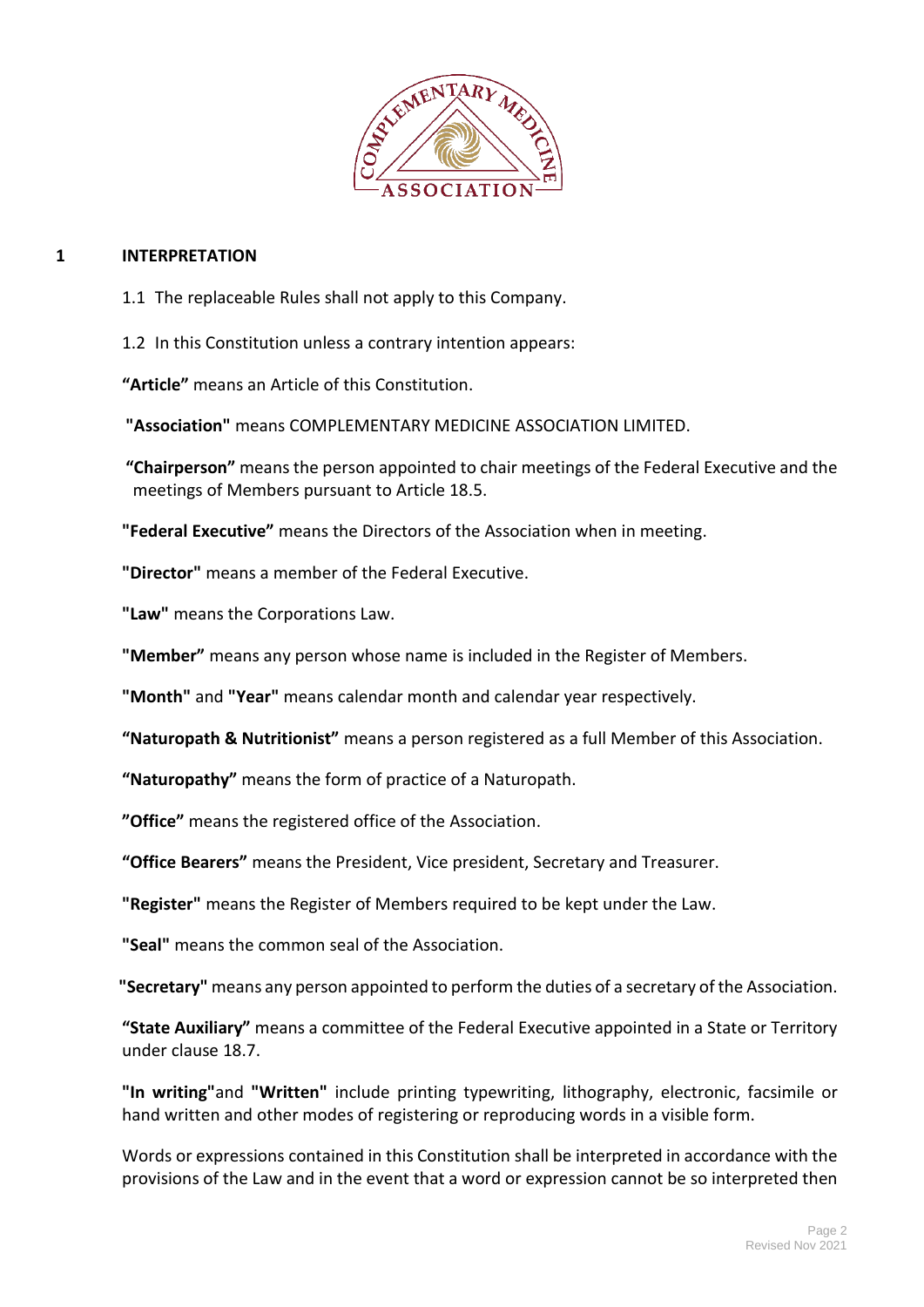the word or expression shall be interpreted by the Federal Executive whose decision shall be final.

# **2 OBJECTS**

- 2.1 The objects of the Association are:
- (a) To promote, encourage, providing internship and counsel in matters relating to complementary medicine and its associated therapies and modalities at the highest level of professional responsibility.
- (b) To establish and maintain relations with institutions, organisations, colleges and others throughout the world having the same or similar objects.
- (c) To promote and protect the mutual interest of its Members.
- (d) To formulate and promulgate a code of ethics applicable to Members.
- (e) To promote and facilitate the collection, analysis, understanding, circulation and discussion of any information relating to the purpose of the Association and for such purpose to promote, support and send any person or persons as delegates to any place, convention or similar assembly within Australia or overseas.
- (f) To arrange the exchange of information covering the activities and objects of the Association or any matters to which its objects relate with any other institutions, organisations, college or entity with which the Association is authorised to associate or cooperate.
- (g) The income and property of the Association, wheresoever derived, shall be used and applied solely in promotion of its objects and in the exercise of its powers as set out herein. No portion thereof shall be distributed, paid or transferred directly or indirectly by way of dividend, bonus or otherwise by way of profit to or amongst the Members. Nothing herein contained shall prevent the payment in good faith of interest to any such Member in respect of monies advanced by him/her to the Association, or otherwise owing by the Association to him/her or of remuneration to any officers or servants of the Association or to any Member or other person in return for any services actually rendered to the Association provided further that nothing herein contained shall prevent the payment or repayments to any Member of out of pocket expenses, money lent, reasonable and proper charges for goods hired by the Association, or reasonable and proper rent for premises demised or let to the Association.
- (h) No honorarium shall be granted to any person from the funds of the Association and no dividend shall be paid to, and no income or property of the Association shall be distributed amongst the Members with exception to awards as voted by the executive committee.

# **3 MEMBERS**

# 3.1 **Admission**

The former members of the Complementary Medicine Association Incorporated who consent to become Members and who consent to this Constitution and such other persons as the Federal Executive shall admit to membership in accordance with this Constitution shall be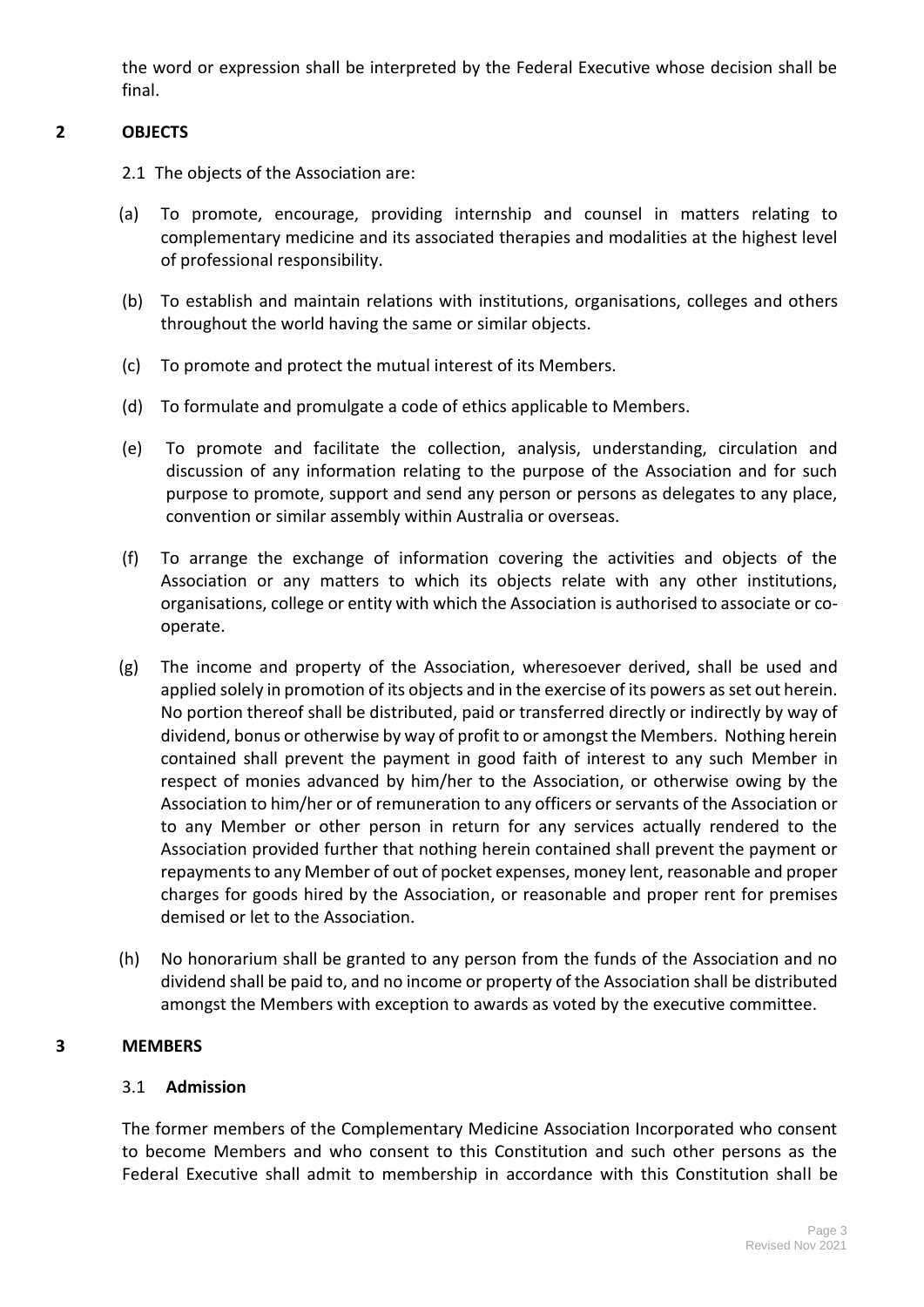Members of the Association and their names shall be entered in the Register as Members accordingly.

# **4 CLASSIFICATION AND CLASS RIGHTS**

- 4.1 The Members of the Association shall consist of Full Members, Student Members and Associates unless otherwise specified.
- 4.2 Each class of Members shall be treated as a separate class of Members for the purposes of the Law.
- 4.3 That the following sub-category of Full Members shall be established.

Hon. ACMA (Honorary Associate of the CMA)

This sub-category shall be offered at the discretion of the Federal Executive to people of eminence and value to the Association. This will entitle the recipient to place the above letters after their name. The sub-category of membership shall attract no registration or annual membership fee.

- 4.4 Fellowships shall be created and awarded to Full Members for outstanding contributions to the Association. These Fellowships would still attract an annual membership fee. Full Members awarded Fellowships entitle the Member to place the letters as FCMA after the member's name.
- 4.5 Life Membership shall be awarded to Fellows of the Association who in the opinion of the Federal Executive are meritorious of this membership class. An award of the Membership must be approved at an Annual General Meeting by a two-thirds majority of those Members present and entitled to vote.
- 4.6 Students wishing to practice will need to apply and be granted provisional status before doing so.

# **5 LIABILITY**

- 5.1 The liability of the members is limited.
- 5.2 Every member of the Association undertakes to contribute to the property of the Association in the event of the same being wound up during the time that they are a Member or within one year after they cease to be a Member for the payment of the debts and liabilities of the Association contracted before they cease to be a Member and of the costs charges and expenses of winding up and for the adjustment of the rights of the contributories amongst themselves such amount as may be required not exceeding dollars ten (\$10).

# **6 APPOINTMENT OF MEMBERS**

# 6.1 **Application for Membership**

(a) The former members of the Complementary Medicine Association Incorporated who consent to this Constitution shall be registered as Members of the Association on its incorporation.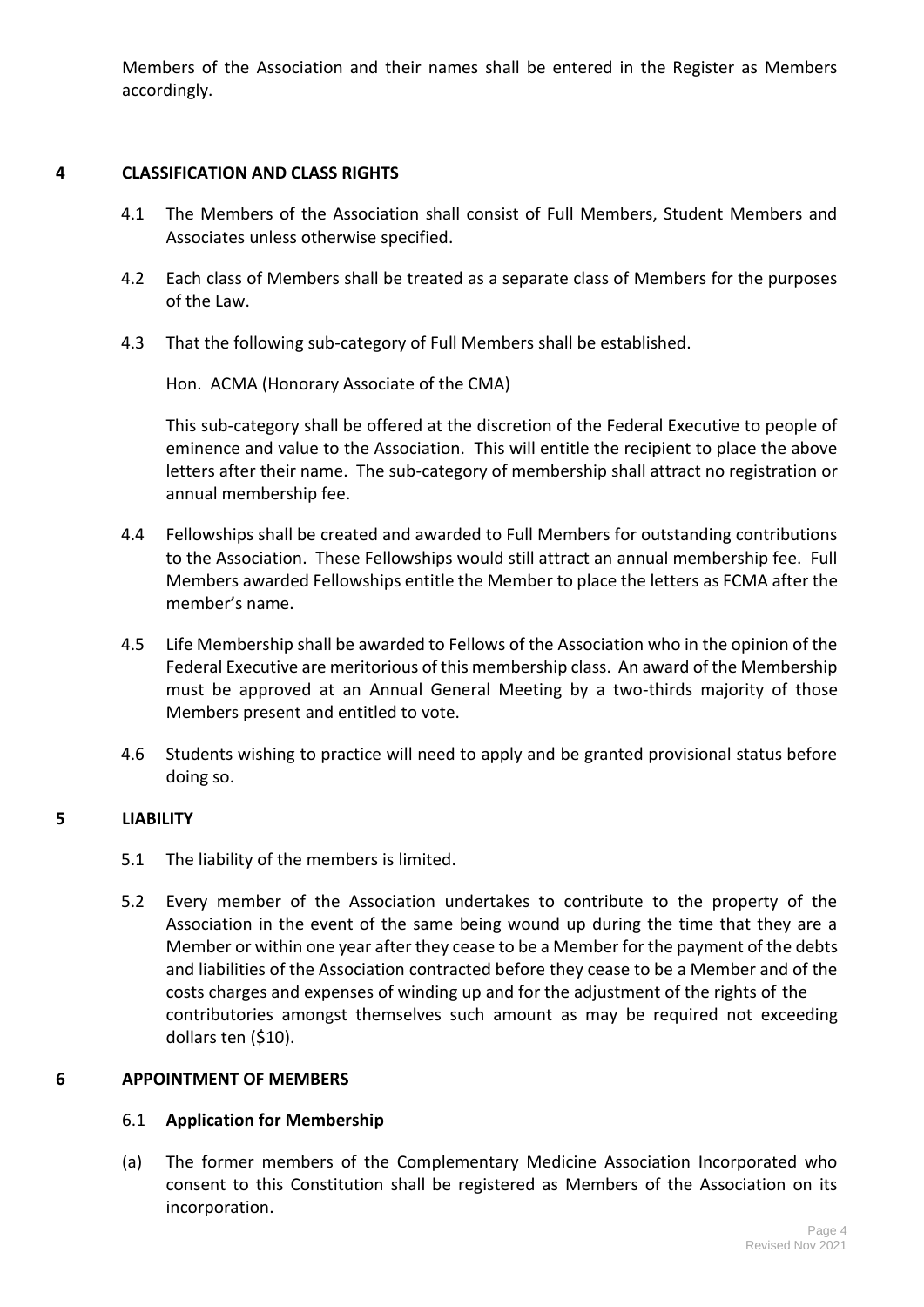- (b) An application for membership shall be made in writing, signed by the applicant and shall be in such form as the Federal Executive from time to time prescribes.
- (c) An application must be lodged with the Association at the Office.

# 6.2 **Qualification for Membership**

- (a) Full Members and Associates shall be 18 years of age or above and in case of Student Members, 16 years or above.
- (b) An applicant for Membership must be considered by the Federal Executive to be a fit and proper person to be a Member of the Association and have undertaken prescribed courses of training or their considered equivalent in:
	- (i) Health sciences: and
	- (ii) An approved modality; and
	- (iii) Approved Diagnostic techniques;

and have received a degree, diploma or a government accredited approved award confirming the successful completion of the said course; or

When deemed necessary by the Federal Executive - have passed an examination set by an academic authority appointed by the Federal Executive, and satisfied the Federal Executive that he or she is competent to practice as a Member;

or in the Federal Executives opinion have gained an equivalent level of qualifications or competency; or be a practicing health professional person, registered by a Statutory Board and considered by the Federal Executive to be within the appropriate field of practice and have successfully completed appropriate study in an ingestive modality of herbalism, homoeopathy or nutrition and have appropriate diagnostic ability; or

- (c) In the case of applications for student membership be undertaking a prescribed course of training, or a considered equivalent course of training in:
	- (i) Health sciences; or
	- (ii) An approved modality; or
	- (iii) Approved diagnostic technique.
- (d) Provisional membership may be granted by the Federal Executive on application from any practicing natural therapist who gives an undertaking to upgrade to the qualifications necessary for Full Membership. Time may be permitted (at the discretion of the Federal Executive) to complete the necessary criteria for Full Membership (providing the Federal Executive considers the applicant is competent to practice).

# 6.3 **Right of Inspection**

The Federal Executive reserves the right to inspect Therapy Centre's of Association Members before registering an applicant as a Member.

6.4 **Consideration of Application**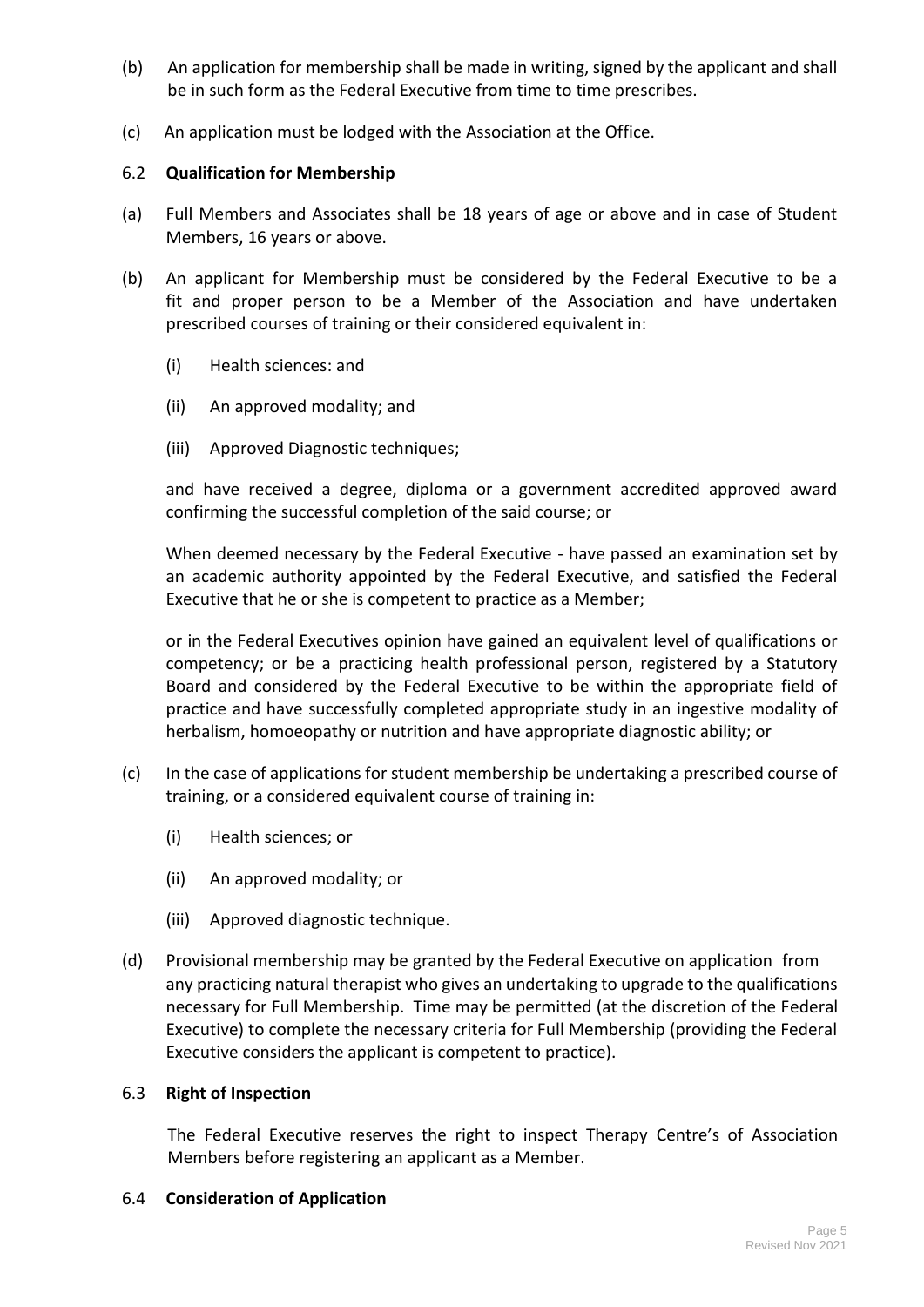- (a) Subject to paragraph (b) below the Federal Executive shall consider each application for membership at the meeting of the Federal Executive held after the application is received PROVIDED THAT if the application is not received at least 7 days prior to that meeting the Federal Executive shall not be obliged to consider the application at that meeting. The Federal Executive shall notify applicants in writing of the outcome of their application within a reasonable period after the meeting at which their application is considered. The Federal Executive shall not be obliged to provide reasons why an application was rejected.
- (b) The Federal Executive may appoint a committee to deal with membership applications with such powers to approve membership applications as the Federal Executive sees fit.

# 6.5 **Membership Fee**

The Membership application fee shall be determined by the Federal Executive and be payable on application for membership.

# 6.6 **Annual Subscription**

- (a) Annual subscription shall be determined from time to time by the Federal Executive.
- (b) The annual subscription shall be payable in advance on the first day of April in every calendar year after which no resignation or termination of membership shall exempt a former member from payment of the current year's subscription. Fees for new Members are to be calculated as a quarterly, pro-rata of the total membership fee, which is renewed on April 1st. Only those who are financial Members at the time shall be entitled to attend any Annual, General or Special Meeting of the Association and be permitted to vote or take part in Association matters.

Financial Students, Honorary Members and Associate Members may attend any Annual, General or Special Meeting of the Association but are not permitted to vote or take active part in Association matters.

- (c) Only those members who are not indebted to the Association in respect of annual subscriptions, levies or any other payments whatsoever shall be deemed to be financial.
- (d) A Member who is in arrears with his or her annual subscription for 21 days or more shall be deemed to have forfeited his/her membership, but the Federal Executive may reinstate him/her on payment of the amount due.

# **7 TERMINATION OF MEMBERSHIP**

- 7.1 A Member may at any time, by giving notice in writing to the Federal Executive, resign his membership of the Association.
- 7.2 The resignation of a Member shall be effective upon receipt of a written resignation or at such later time specified in the resignation.
- 7.3 Membership may also be terminated if the Member:
- (a) is convicted in a Court of Law of a criminal offence;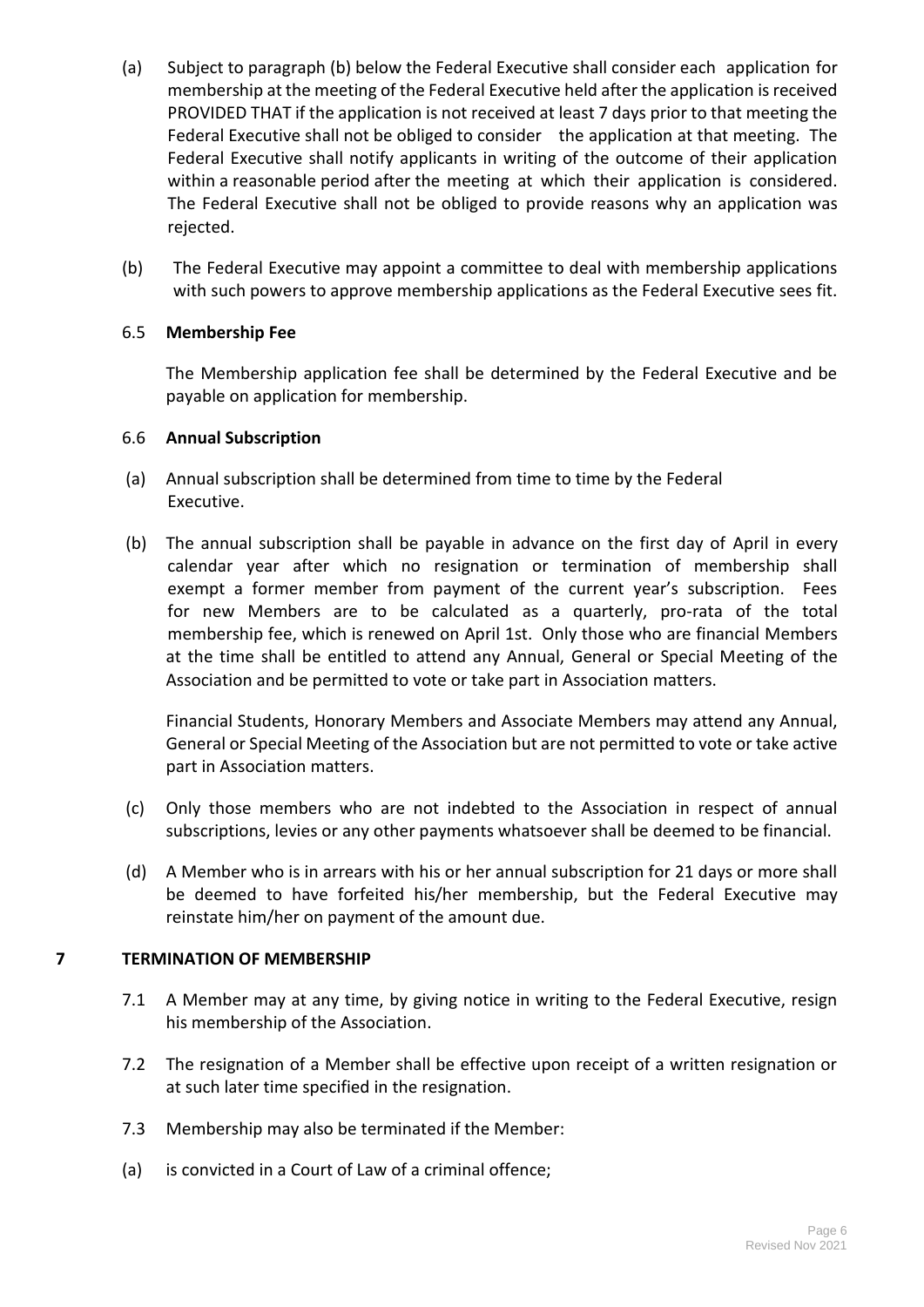- (b) Fails to comply with any of the provisions of this Constitution and/or any By Laws or Code of Ethics; or
- (c) Conducts himself or herself in an unprofessional manner, or a manner considered to be injurious to the character or interests of the Association.

The member concerned shall be given opportunity to show cause to the Executive why his or her membership shall not be terminated: or

- (d) In the event of his or her death.
- 7.4 The Member resigning or whose membership is otherwise terminated shall continue liable for any sum not exceeding ten dollars (\$10) for which he is liable as a Member of the Association under Article 5.2, for such period as determined by the Law.

# **8 CERTIFICATE OF MEMBERSHIP**

8.1 Every Member on admission shall be given a certificate of membership as a Member stating the category of membership of that Member under the seal of the Association. Such certificate shall be retained by the Member as long as he/she continues to be a Member but shall be delivered up to the Office when for any reason or cause they shall either cease to be a Member or cease to be a Member classified as stated in the certificate.

# **9 REGISTER OF MEMBERS**

9.1 There shall be kept at the Office of the Association under the control of the Federal Executive a Register of Members wherein shall be entered the name of each Member, his/her category of membership as determined pursuant to Article 4 and his/her address so far as written notification thereof shall have been received by the Association, and such other particulars as the Federal Executive may from time to time decide.

# **10 ADDRESS FOR SERVICE**

- 10.1 Each Member shall from time to time, deliver to the Office a notice setting out an address to which notices may be sent and valid email/contact details.
- 10.2 Members must notify the Association in writing of a change of their address within 21 days.

# **11 COPY OF CONSTITUTION**

11.1 All Members shall be entitled to obtain a copy of the Constitution of the Association.

# **FEDERAL EXECUTIVE**

# **12 DIRECTORS**

(a) Subject to paragraph (b) the management and administration of the Association shall be by the Federal Executive consisting of a President, Vice President, Secretary, Treasurer and such number of other Directors, being not less than two and no more than six.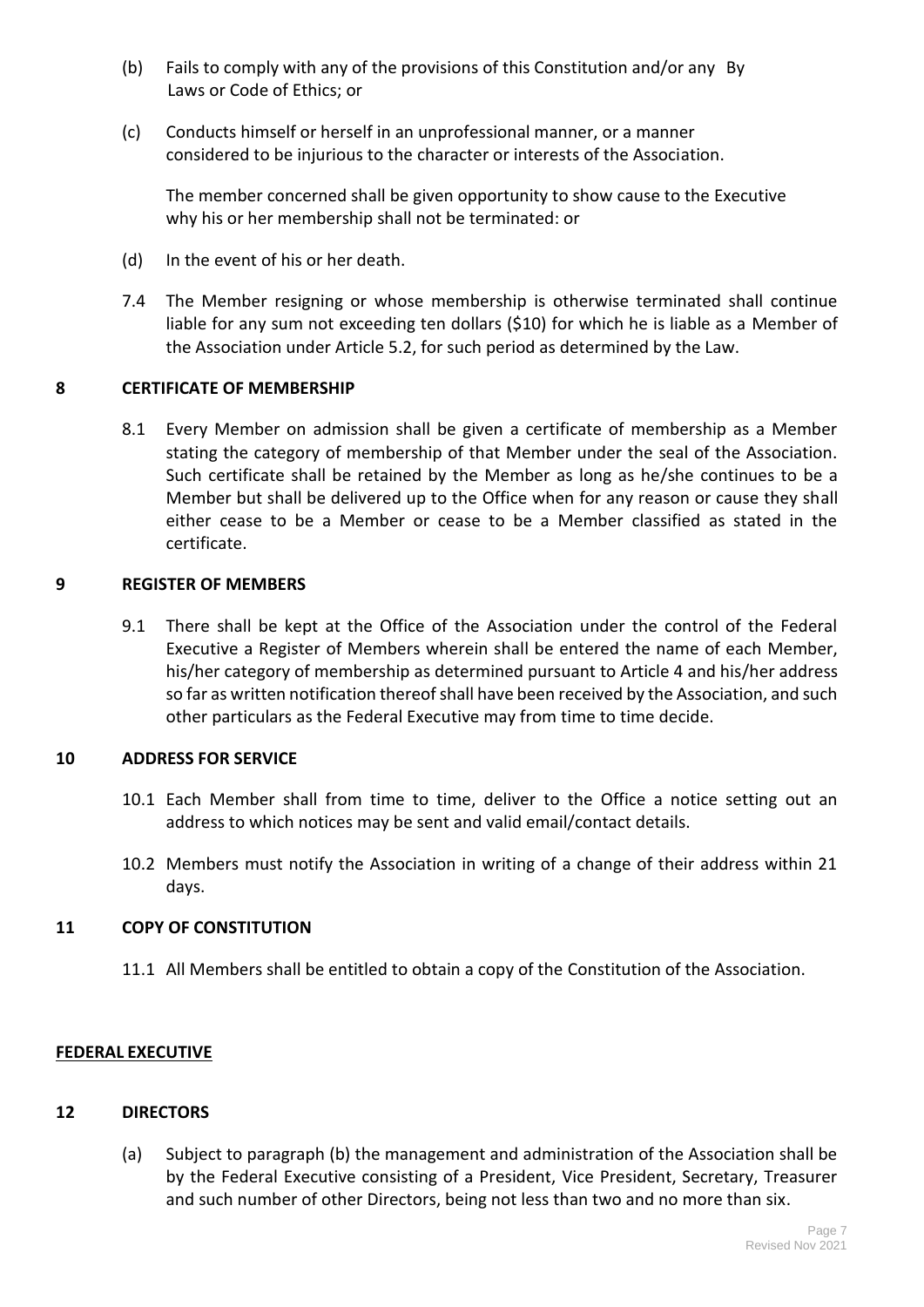- (b) If the Association by resolution so determines the Federal Executive shall consist of the President, Vice-President, a Secretary/Treasurer and such number of other Directors so as to maintain a minimum of six and a maximum of ten Directors. No one Director may hold more than two office bearing positions at any one time.
- (c) The Federal Executive shall consist of not more than three representatives from each Australian state or territory
- (d) Student Members and Associates shall not be eligible for election to the Federal Executive.
- (e) The Federal Executive may only include one Director from each state or territory, with an interest in a registered profession other than natural therapy, and at no time will the Federal Executive have more than 40% of the Executive being in a registered profession other than natural therapy.
- (f) A quorum of the Federal Executive shall consist always of at least 50% of the Directors, including a minimum of 50% of the Office Bearers provided not more than one Director has registered an interest in a profession other than natural therapy.

# **13 APPOINTMENT AND REMOVAL OF THE FEDERAL EXECUTIVE BY THE ASSOCIATION**

# 13.1 **The Association may by resolution**:

- (a) Appoint new Directors;
- (b) Increase or reduce the maximum number of Directors;
- (c) Remove any Director before the end of the Director's term of office; and
- (d) Appoint another person in place of a Director who has been removed from office and the replacement Director shall hold office for the term for which the Director who has been replaced would have held office if that Director had not been replaced.

# 13.2 **Rotation**

- (a) At the Annual General Meeting of the Association, half of the Federal Executive being one Director from each state or territory shall retire from office. Each executive member shall therefore be elected for a maximum of two years but shall be eligible for re-election.
- (b) Election to the Federal Executive will require:
	- (i) Each State to elect one representative each year
	- (ii) That the State's representation has at least 12 months experience as a full member
	- (iii) That they be elected by the Members entitled to vote within their own State or Territory. This election must be held, and the results given to the Secretary no later than 4 weeks prior to the Annual General Meeting. (Should the Secretary not receive a State's elected representative name by this dead line, his or her name may not be circulated in time to the general membership for possible nomination to an office bearing position and therefore be deprived mail and proxy votes accordingly.)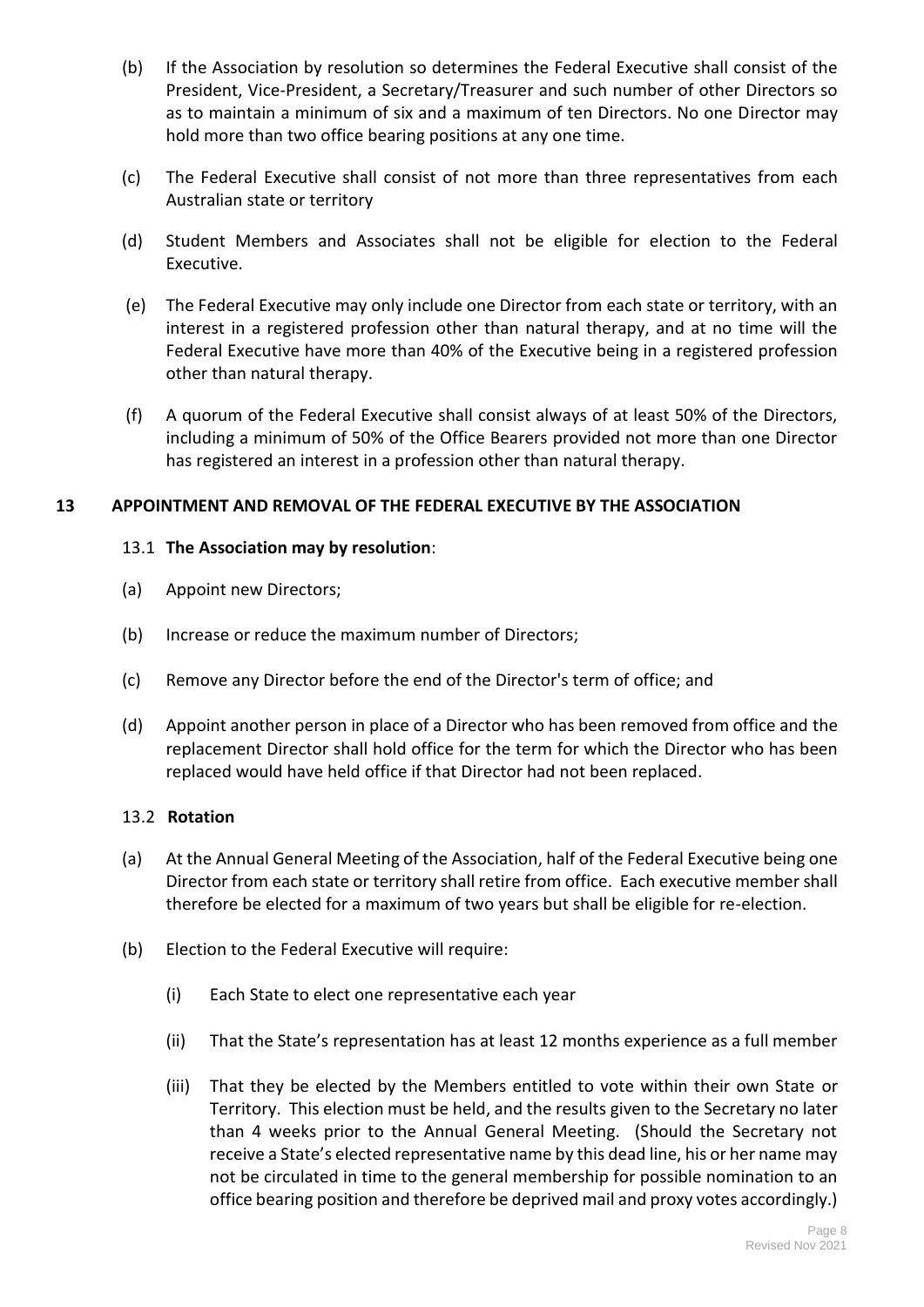- (iv) Should there be no election of a Member of the Federal Executive from a State Auxiliary under (iii) above then any Member from the relevant State or Territory may be nominated for election to the Federal Executive in writing at least 4 weeks prior to the Annual General Meeting. Such nomination being supported in writing by at least 1 Member from the State or territory or the relevant State Auxiliary.
- (c) In the event of no nominations being put forward by the State Auxiliary under section 13.2 subsection (b)(iii) or any other member under subsection 13.2 subsection (b)(iv) the Directors due to retire at that AGM shall, if they consent, be automatically reappointed to a further two years of office.

# 13.3 **Casual vacancies**

Subject to Article 13.1, the Federal Executive shall have power to appoint any voting Member as a Director, either to fill a casual vacancy or as an addition to their number.

# 13.4 **Vacation of Office**

The office of a Director shall immediately be vacated if the Director:

- (a) Ceases to be or is removed as a Director pursuant to the provisions of the Law;
- (b) Becomes an insolvent under administration or makes any composition or arrangement with his or her creditors or any class of them;
- (c) Becomes of unsound mind or a person whose estate is liable to be dealt with in any way under the law relating to mental health;
- (d) Resigns his or her office by notice in writing to the Association;
- (e) The period for which the Director is appointed expires; or
- (f) Without the permission of the Federal Executive absents himself or herself from the meetings of the Federal Executive for a continuous period of 6 months.

# 13.5 **Less than minimum number**

Where the number of the Directors falls below the minimum number of the Federal Executive referred to in Article 12 then the remaining Directors may only act for the purpose of:

- (a) Increasing the number of the Federal Executive to the minimum number of Directors referred to in Article 12;
- (b) Summoning a general meeting of the Association; or
- (c) Dealing with an emergency.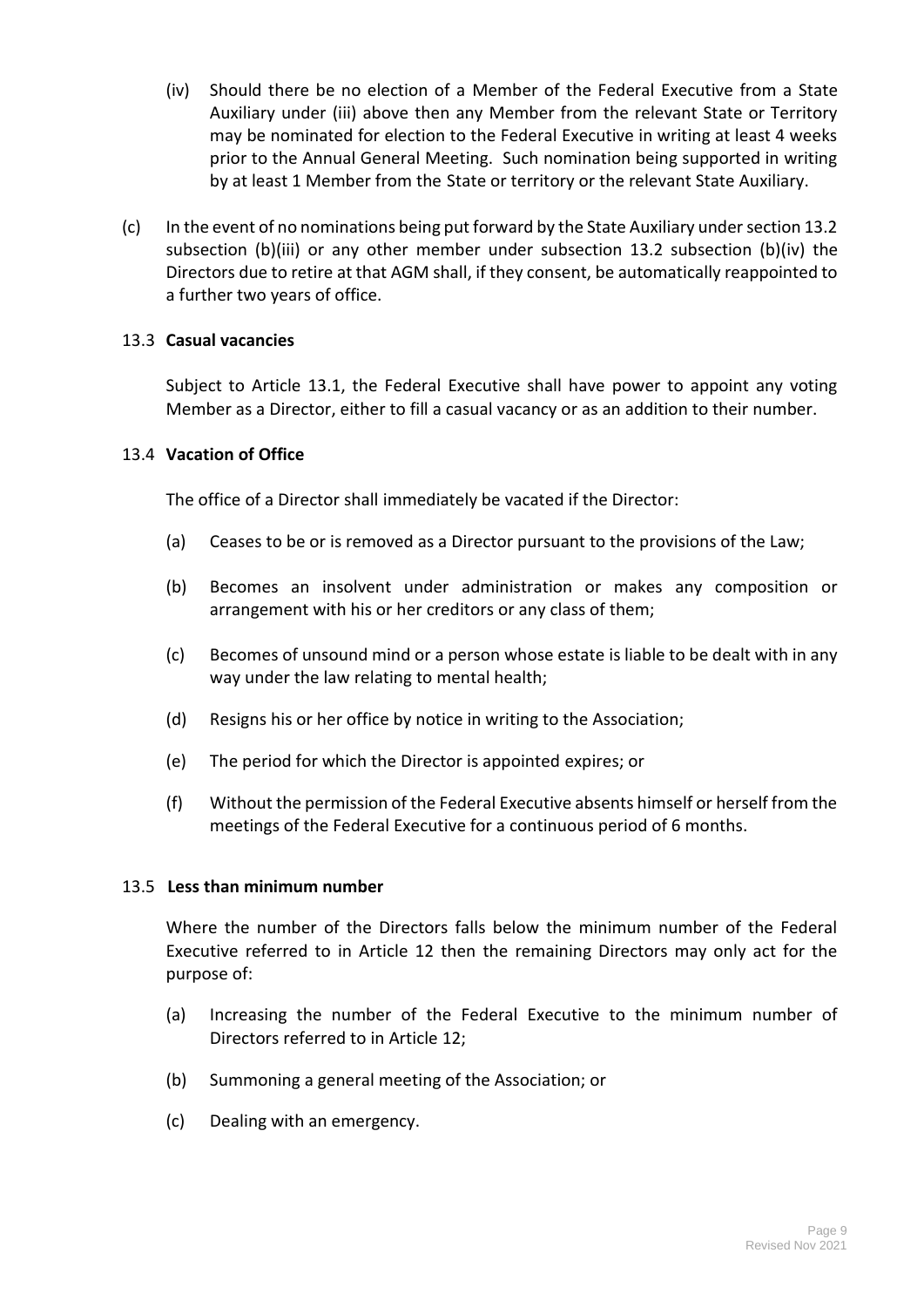# 13.6 **Consent**

A person shall not be appointed as a Director, including as an Alternate Director or Associate Director of the Association, unless the Association has received from the person a written consent to their appointment.

# 13.7 **Conflict**

Where Director's interests, loyalties and commitments in or to a profession other than natural therapy are found to be in conflict with the aims, constitution and spirit of the Association in promoting and supporting natural therapies then, on that occasion, the Director will be required to refrain from taking part in resolutions which may be affected by that conflict.

# **14 REMUNERATION OF DIRECTORS**

# 14.1 **Remuneration of the Federal Executive**

The Federal Executive shall not be paid as remuneration for their services as the Federal Executive.

#### 14.2 **Additional services**

If a Director is required to perform services for the Association which in the opinion of the Federal Executive are outside the scope of the ordinary duties of a Director, then the Association may pay the Director a fixed sum determined by the remaining Federal Executive provided such determination is made by at least two-thirds of the remaining members of the Federal Executive.

# 14.3 **Reimbursement of expenses**

The Federal Executive may also be paid all travelling, hotel and other expenses properly incurred by them in attending and returning from meetings of the Federal Executive or any committee of the Federal Executive or general meetings of the Association or otherwise in connection with the Association's business.

# **15 POWERS AND DUTIES OF DIRECTORS**

# 15.1 **The Federal Executive power of management**

Subject to the Law and this Constitution, the management of the business and affairs of the Association shall be vested in the Federal Executive who may exercise all powers of the Association that this Constitution and the Law do not require to be exercised by the Association in general meeting.

#### 15.2 **Attorneys**

The Federal Executive may by resolution, power of attorney or writing under seal appoint any firm, company, corporation or person or body of persons to be the attorney or agent of the Association:

(a) For the purposes;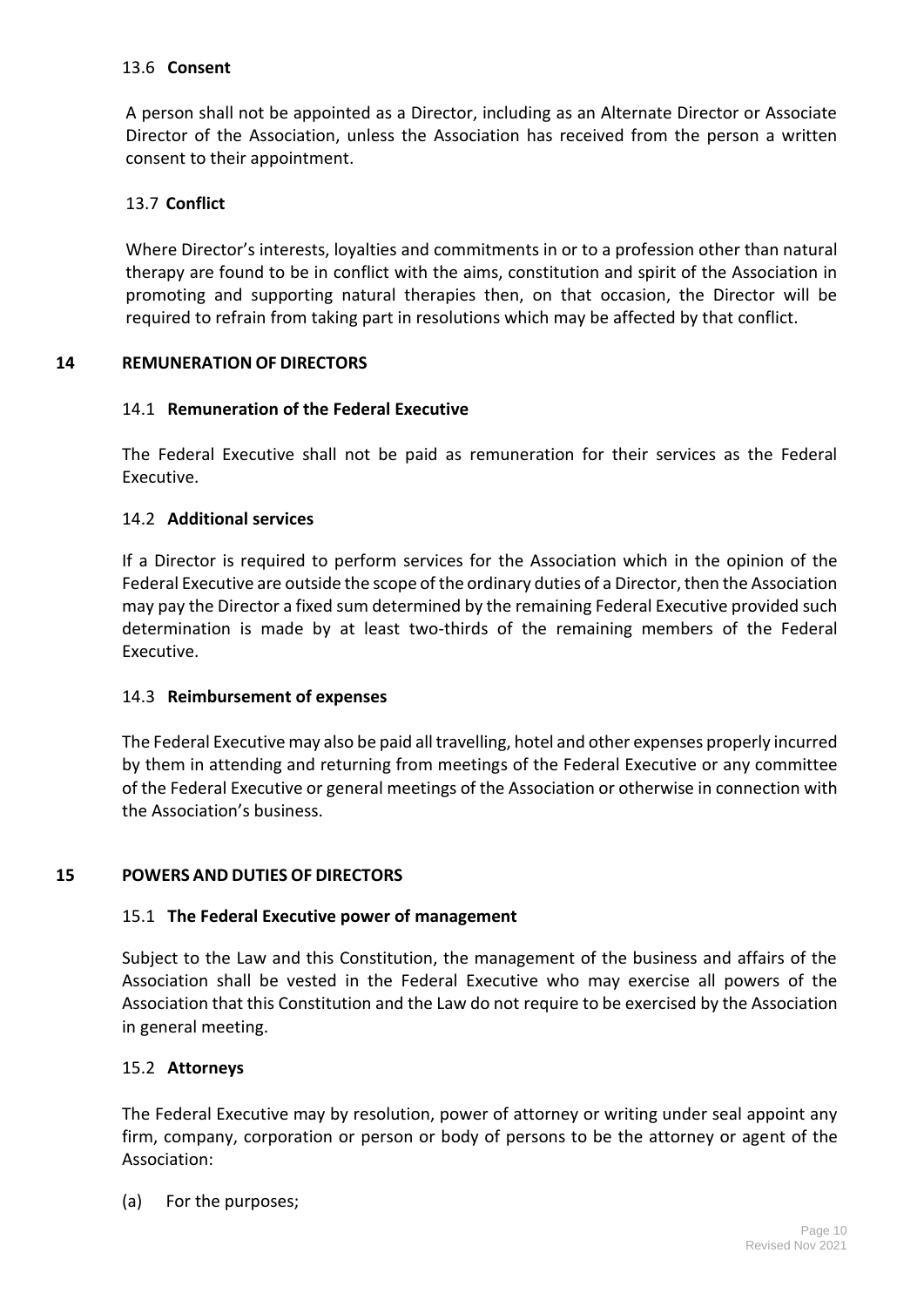- (b) With the powers, authorities and discretions (not exceeding those vested in or exercisableby the Federal Executive under this Constitution);
- (c) For the period; and
- (d) Subject to such conditions as the Federal Executive may from time to time think fit.

# 15.3 **Protection of third parties**

Any resolution, power of attorney or written instrument under Article 15.2 may contain provisions for the protection and convenience of persons dealing with the attorney or agent as determined by the Federal Executive and may also authorise the attorney or agent to delegate all or any of the powers, authorities and discretions for the time being vested in the attorney or agent.

# 15.4 **Execution of cheques**

All cheques, promissory notes, drafts, bills of exchange and other negotiable instruments and all receipts for money paid to the Association shall be signed, drawn, accepted, endorsed or otherwise executed (as the case may be) by the persons and in the manner determined by the Federal Executive.

# **16 INTERESTED DIRECTORS**

# 16.1 **Restriction on Director**

A Director (including any alternate Director) who has, directly or indirectly, a material personal interest in any matter that is being considered at a meeting of the Federal Executive will only be prohibited or excluded from:

- (a) Voting on the matter; or
- (b) Being counted in a quorum for the purposes of the meeting; or
- (c) Being present while the matter is being considered,
- (d) If the Director is so prohibited or excluded by the Law.

# 16.2 **Director not disqualified**

Subject to Article 16.1 and the Law, but despite any rule of law or equity to the contrary, if a Director has disclosed the nature of his or her interest in any contract with the Association in accordance with section 231 of the Law:

- (a) The Director shall not be disqualified by his or her office from contracting with the Association and any firm, body or entity in which the Director has a direct or indirect interest may contract with the Association; and
- (b) The contract may not be avoided by the Association by reason of the Director's position or interest; and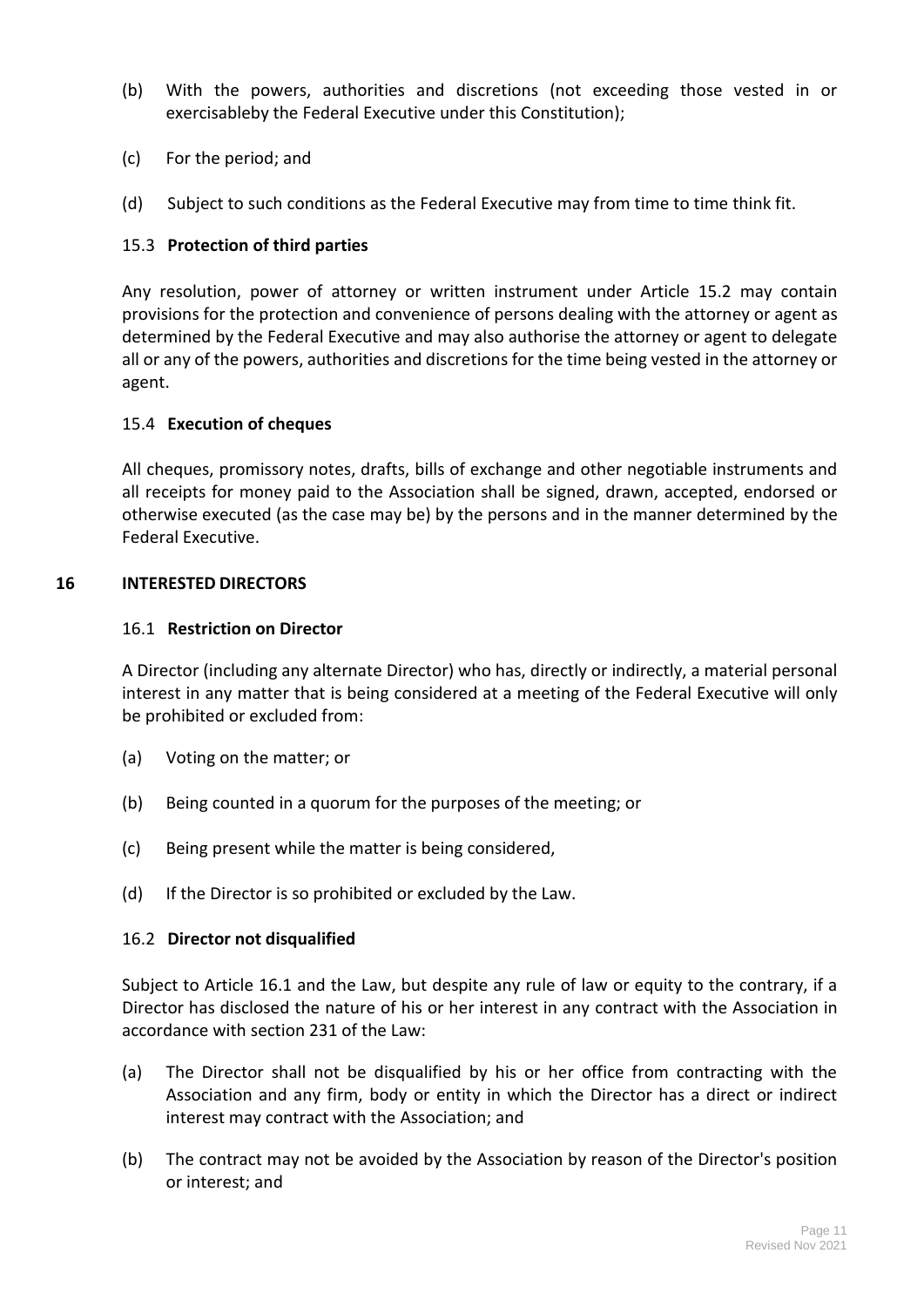(c) The Director shall not be liable to account to the Association for any profit made as a result of the contract.

# 16.3 **Director may hold any other office**

A Director may hold any other office or place of profit under the Association (except the office of Auditor) in conjunction with the office of Director for such period and on such terms as the Federal Executive may determine.

# 16.4 **The Declaration of Interest**

A Director of the Association who holds any office or possesses any property where, whether directly or indirectly, duties or interests might be created in conflict with his or her duties or interests as a Director shall at the first meeting of the Federal Executive held after the relevant facts come to the Director's knowledge declare the fact, nature, character and extent of the conflict.

# **17 FEDERAL EXECUTIVE**

Except as otherwise provided by this constitution and subject to resolution of the Members of the Association carried at any annual, general or special Meeting, the Federal Executive:

- (a) Shall have the general control and management of the administration of the affairs, property and funds of the Association.
- (b) May appoint State Auxiliaries from amongst the Members of the Association. Each State Auxiliary shall consist of a Director from the relevant State or Territory and not less than five Members. The State Auxiliary shall under the Chairmanship of the Director exercise in the particular State or Territory such of the powers and functions of the Federal Executive that it may delegate to it from time to time. The Federal Executive may disband any such State Auxiliary and may remove any one or more members of any such State Auxiliary.

# **18 FEDERAL EXECUTIVE MEETINGS**

# 18.1 **Meetings**

The Federal Executive shall meet or communicate at least three times a year, provided the meetings are not more than 6 months apart, to exercise its functions at such places and times as authorised by members of the Federal Executive.

# 18.2 **Convening special meetings**

A Director may at any time, and the Secretary shall, upon the request of a Director, convene a meeting of the Federal Executive

# 18.3 **Notice**

Not less than fourteen (14) days' notice shall be given to members of the Federal Executive of any meeting of the Federal Executive except in circumstances of a genuine emergency declared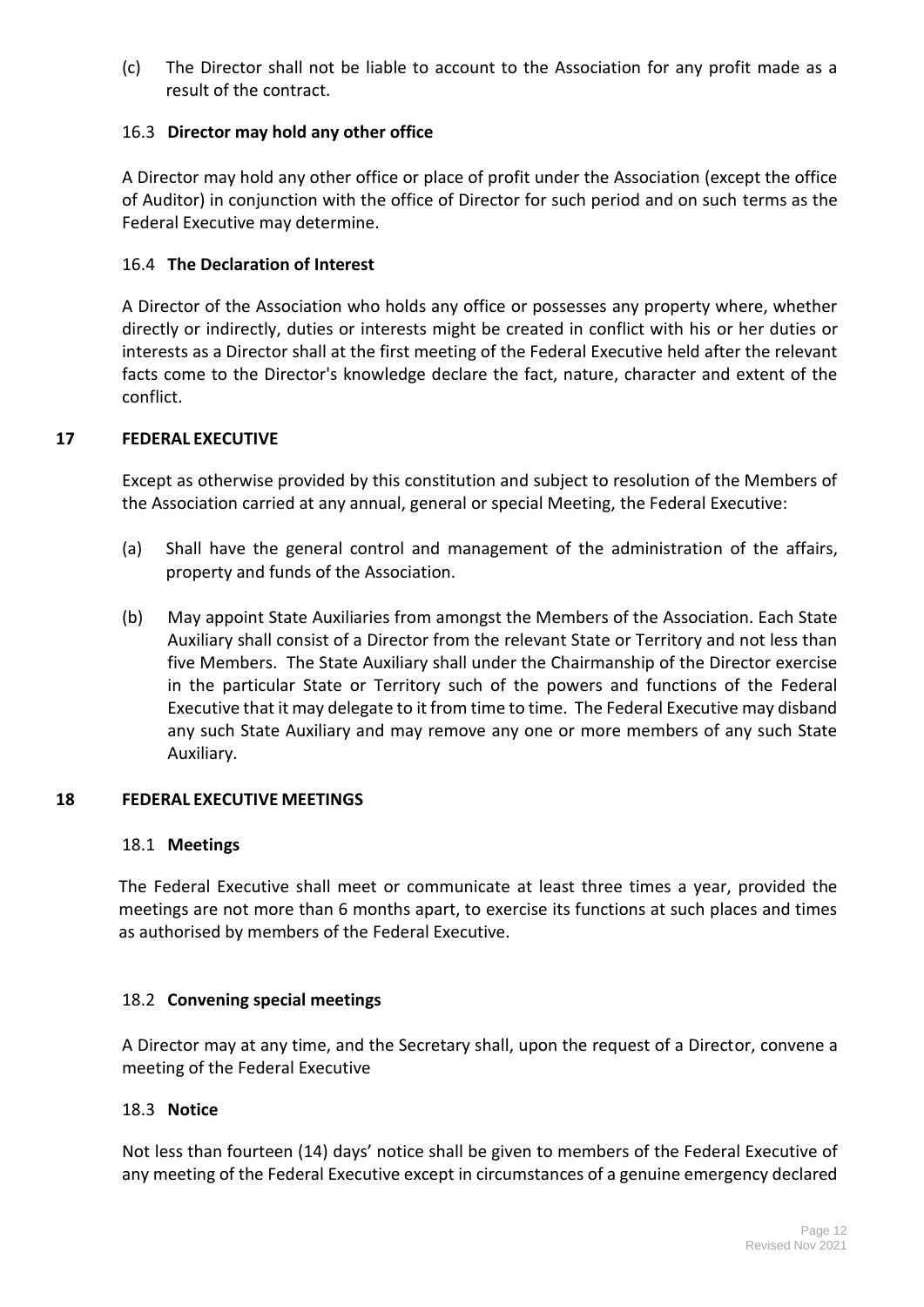at the sole discretion of the President or in the President's absence or incapacity the Vice President. All notices of meeting shall be signed by a Director (electronic signature is accepted).

# 18.4 **Conference meetings**

- (a) Without limiting the discretion of the Federal Executive to regulate their meetings under Article 18.1, a meeting of the Federal Executive may consist of a conference between Federal Executive some or all of whom are in different places provided that each Director who participates is able:
	- (i) To hear each of the other participating Directors addressing the meeting; and
	- (ii) If he or she wishes, to address each of the other participating Directors simultaneously;

whether directly, by conference telephone or by any other form of communications equipment (whether in use when this Article 18 is adopted or developed subsequently) or by a combination of those methods. A quorum shall be deemed to be present if those conditions are satisfied in respect of at least the number of the Federal Executive required to form a quorum. A meeting held in this way shall be deemed to take place at the place where the largest group of participating Directors is assembled or, if no such group is readily identifiable, at the place from where the chairman of the meeting participates. Any Director may, by prior notice to the Secretary, indicate that he or she wishes to participate in the meeting in this manner, in which event, the Directors shall procure that an appropriate conference facility is arranged at the expense of the Association.

(b) No Director may leave the conference by disconnecting his or her means of communication unless he or she has previously obtained the express consent of the chairman of the meeting and a Director shall be conclusively presumed to have been present and to have formed part of the quorum at all times during the meeting by telephone or other means of communication unless the Director has previously obtained the express consent of the chairman to leave the conference.

# 18.5 **Chairperson**

The President and in his absence the Vice President shall chair all meetings of the Federal Executive and all meetings of the Members. Should the President and the Vice President both be absent or unwilling to act. The relevant Directors present shall elect one of their number to be chairman of the meeting.

# 18.6 **Majority decision**

Questions arising at any meeting of the Federal Executive shall be decided by a majority of votes. Each Director shall have one vote (except as provided in this Constitution or the By-Laws) and a determination by a majority of the Federal Executive shall for all purposes be deemed a determination of the Federal Executive. The chairman shall have a second or casting vote on a resolution where there is an equality of votes.

# 18.7 **Committees**

The Federal Executive may in addition to its powers in relation to State Auxiliaries delegate any of their powers to committees consisting of any Directors or other persons as they think fit. Any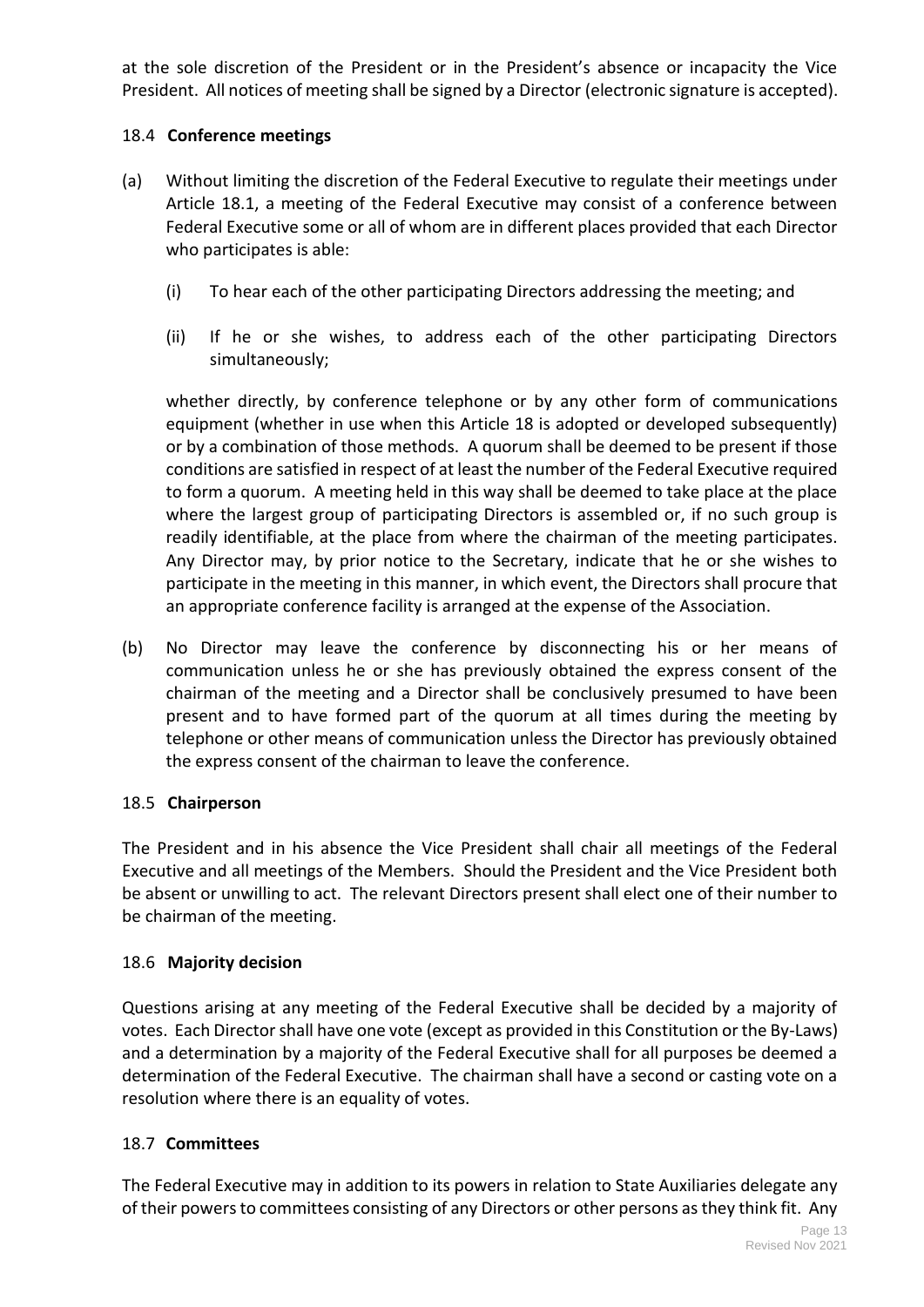Committee of the Federal Executive must conform to any regulations that may be imposed on it by the Federal Executive.

# 18.8 **Proceedings of Committees**

The meetings and proceedings of any Committee of the Federal Executive consisting of more than one person shall be governed by the provisions of this Constitution for regulating the meetings and proceedings of the Federal Executive so far as they are applicable and are not superseded by any regulations made by the Federal Executive under Article 18.1.

# 18.9 **Not invalid**

If it is discovered that:

- (a) There was a defect in the appointment of any Director, alternate Director or member of a Committee of the Federal Executive; or
- (b) A person appointed to one of those positions was disqualified or had vacated office or was otherwise not entitled to vote on a matter;

all acts of the Federal Executive or Committee of the Federal Executive (as the case may be) before the discovery was made are as valid as if the person had been duly appointed, was not disqualified, had not vacated office and was entitled to vote (as the case may be).

# 18.10 **Written resolutions**

A resolution or declaration in writing shall be as valid and effectual as if it had been passed at a meeting of the Federal Executive duly called and constituted if it is signed by a majority of the Federal Executive (not including any alternate Director unless the Director who appointed an alternate Director is not in Australia) for the time being in Australia (not being less than a quorum).

Any such resolution or declaration may consist of several documents in the same form each signed by one or more Directors.

# 18.11 **Authorisation to vote**

A Director who is unable to attend any meeting of the Federal Executive may authorise any other Director to vote for him or her at that meeting and the Director so authorised shall have a vote for each Director by whom he or she is so authorised in addition to his or her own vote. Any such authority must be in writing or by facsimile transmission, email, scan or electronic transmission which must be produced at the meeting at which it is to be used and be left with the Secretary for retention with the Associations records.

# **19 BORROWING POWERS**

The Federal Executive may exercise all the powers of the Association to borrow money and to mortgage or charge its undertaking, assets and to issue debentures, debenture stock and other securities whether outright or as security for any debt, contract, guarantee, engagement, obligation or liability of the Association or of any third party and on such terms and conditions as the Federal Executive think fit.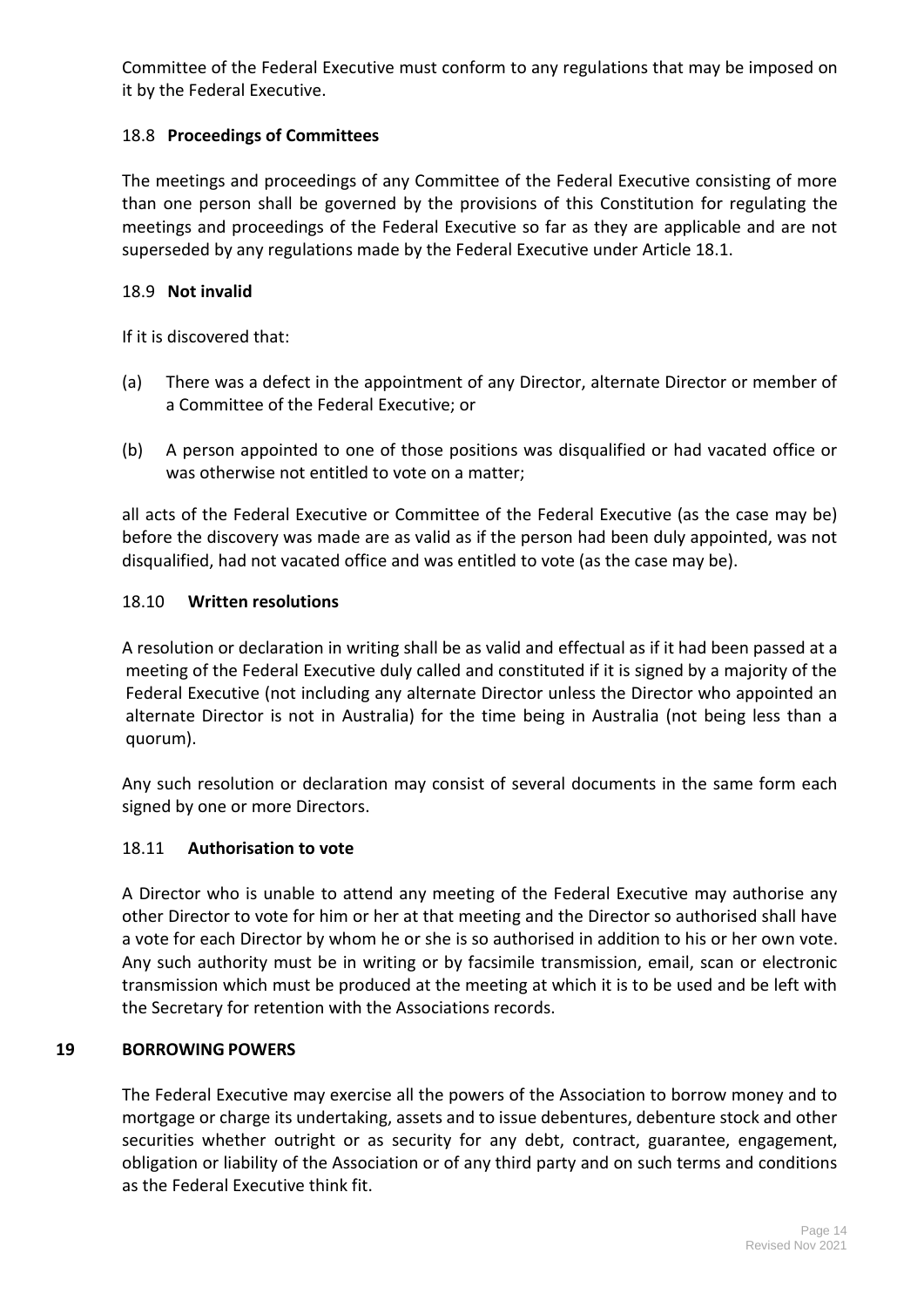#### **20 ALTERNATE DIRECTORS**

#### 20.1 **Appointment**

A Director may, with the approval of the Federal Executive, appoint any person who consents as his or her alternate for a period determined by that Director.

#### 20.2 **Rights of Alternate Director**

An alternate director is:

- (a) Entitled to receive notices of Federal Executive meetings if notice has not been given to his or her appointor;
- (b) Entitled to be present at a Federal Executive meeting if his or her appointor is not present but would have been entitled to be present;
- (c) Entitled to be counted in a quorum of a Federal Executive meeting if his or her appointor is not present but would have been entitled to be counted in a quorum for the particular meeting; and
- (d) Entitled to vote on any resolution at a Federal Executive meeting if his or her appointor is not present but would have been entitled to vote on the particular resolution.

#### 20.3 **Officer of the Association**

An alternate Director is an officer of the Association and is not an agent of the appointor.

#### 20.4 **Provisions to apply**

Subject to the Article 20.2, the provisions of this Constitution which apply to Directors also apply to alternate Directors, except that alternate Directors are not entitled to any remuneration from the Association.

# 20.5 **Revocation of appointment**

The appointment of an alternate Director may be revoked at any time by the appointor or by the other members of the Federal Executive. An alternate Director's appointment ends automatically when his or her appointor ceases to be a Director.

#### 20.6 **Notice of revocation**

Any appointment or revocation under this Article must be affected by written notice delivered to the Secretary.

# **21 ASSOCIATE DIRECTORS**

# 21.1 **Appointment**

The Federal Executive may appoint a person to be an Associate Director and may remove a person so appointed.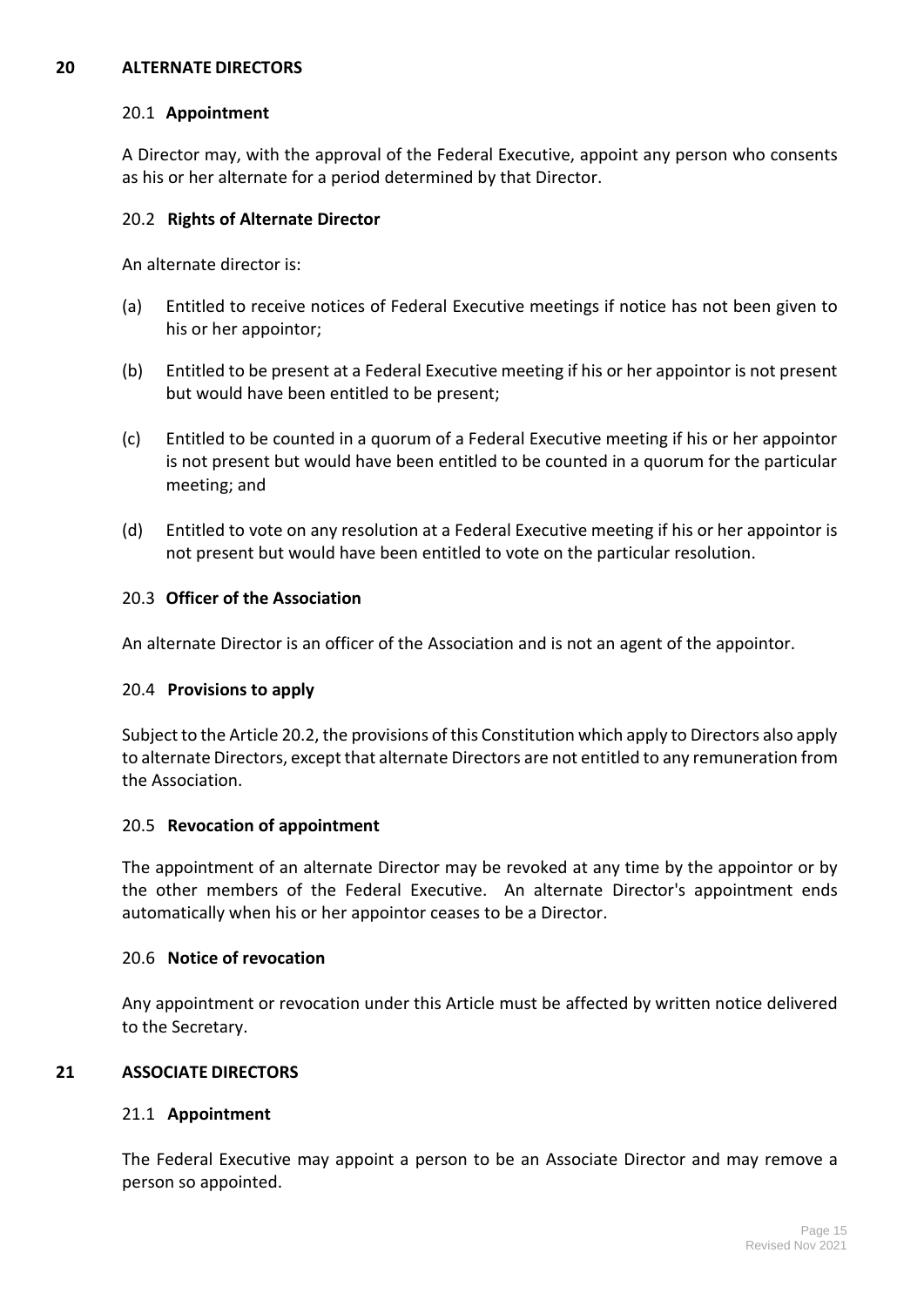# 21.2 **Duties and powers**

The Federal Executive may define and limit the duties and powers of Associate Directors and their remuneration for their services as Associate Directors.

# 21.3 **Associate Director not a Director**

A person appointed as an Associate Director is not a Director for any of the purposes of this Constitution and accordingly:

- (a) Is not a member of the Federal Executive or of any Committee of the Federal Executive;
- (b) Is not entitled to be present at any meeting of the Federal Executive or of any Committee of the Federal Executive except at the request of the Federal Executive or particular Committee of the Federal Executive; and
- (c) If present at any meeting of the Federal Executive or Committee of the Federal Executive may not vote or form part of a quorum.

#### **22 MINUTES**

#### 22.1 **Keeping the Minutes**

The Federal Executive shall cause to be kept in accordance with the Law:

- (a) Minutes stating:
	- (i) The names of the Federal Executive present at each meeting of the Federal Executive and of any Committee of the Federal Executive; and
	- (ii) All resolutions and proceedings of general meetings and of meetings of the Federal Executive and of Committees of the Federal Executive; and
- (b) Resolutions in writing of the Members or the Federal Executive and declarations by the Federal Executive.

#### 22.2 **Signed by Chairman**

Minutes shall be signed on each page by the Chairman or Secretary, of the meeting at which the proceedings were held or by the Chairman or Secretary of the next succeeding meeting.

#### **23 LOCAL MANAGEMENT**

#### 23.1 **Power to provide for local management**

The Federal Executive may from time to time provide for the management of the affairs of the Association in any part of Australia or elsewhere in any manner they think fit and the provisions contained in the following Articles shall be without prejudice to the general powers conferred by this Article.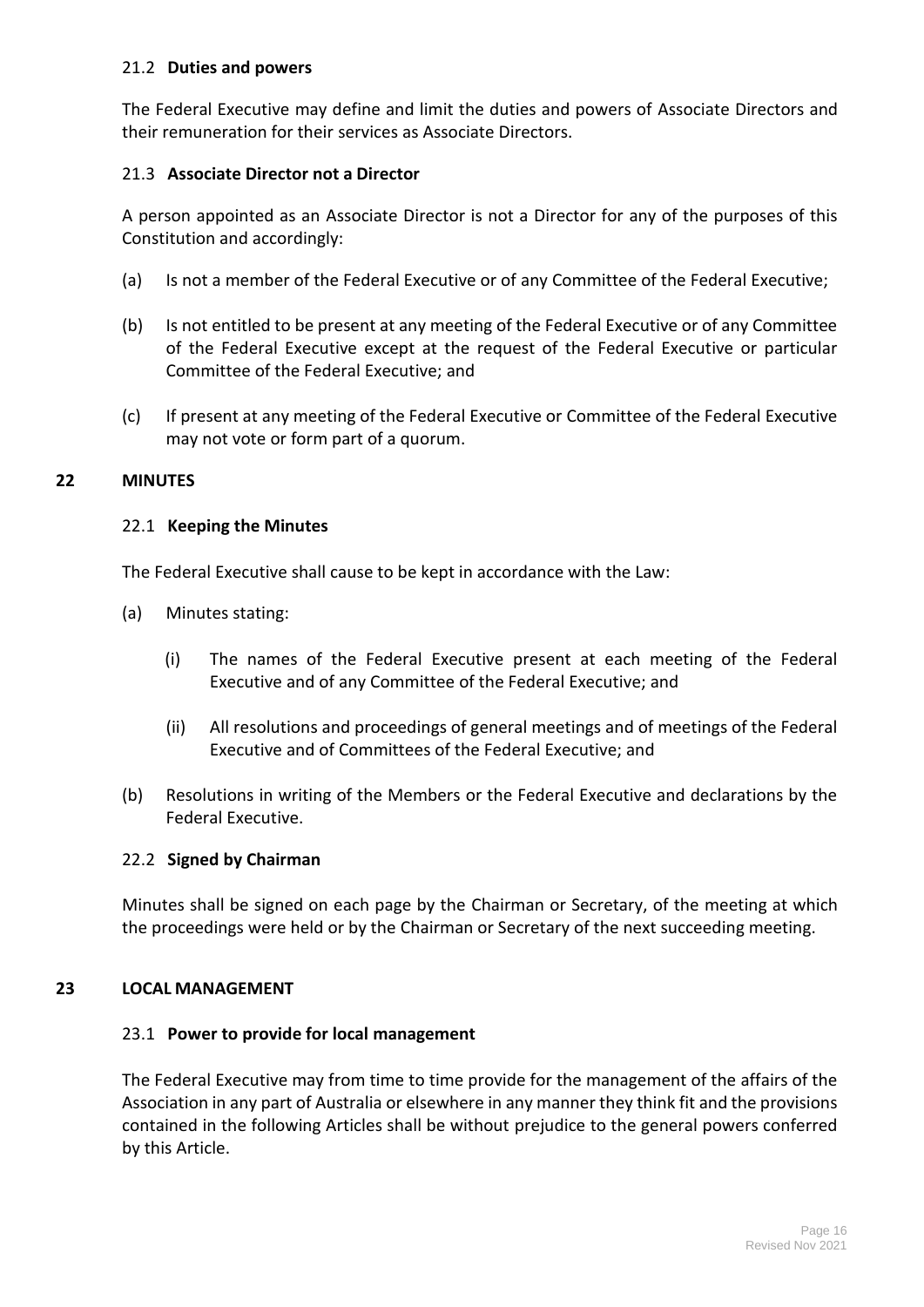# 23.2 **Branch offices**

The Federal Executive may establish agencies, branch offices and local boards as they think fit and may do all acts, matters and things as may be necessary for that purpose. The Federal Executive may make regulations for the management of any agency, branch office or local board so established as they may from time to time think proper. The Federal Executive may authorise payment of remuneration to members of any agency, branch office or local board and may authorise payment of any expenses incurred in the establishment, maintenance or operation of any agency, branch office or local board. The Federal Executive may from time to time discontinue any agency, branch office or local board or the appointment of any person holding office in it.

# **24 ADMINISTRATION**

# 24.1 **Appointment by the Federal Executive**

One or more shall in accordance with the Law, be appointed by the Federal Executive for the terms, at the remuneration and upon the conditions as the Federal Executive may think fit and any Secretary so appointed may be removed by them in their absolute discretion.

# 24.2 **Consent**

A person shall not be appointed as an Administrator of the Association unless the Association has received from the person a written consent to their appointment.

# **25 SEAL**

# 25.1 **Seal**

The Federal Executive shall provide for the safe custody of the Seal which shall only be used by the authority of the Federal Executive or of a Committee of the Federal Executive authorised by the Federal Executive. Every instrument to which the Seal is affixed must be signed by a Director and shall be countersigned by the Secretary or by a second Director or by some other person appointed by the Federal Executive for that purpose.

# 25.2 **Official Seal**

The Association may have for use in any place outside the State an official seal which must be a facsimile of the Seal with the addition on its face of the name of every place where it is to be used.

# 25.3 **Use of Official Seal**

The Federal Executive may exercise all the powers of the Association in relation to any official seal for use outside the State and in relation to branch registers.

# **26 EXECUTION OF DOCUMENTS BY HAND**

The Association may execute documents without using the Seal. Where a deed is executed by the Association without using the Seal it must be signed by a Director and shall be counter signed by the Secretary or a second Director.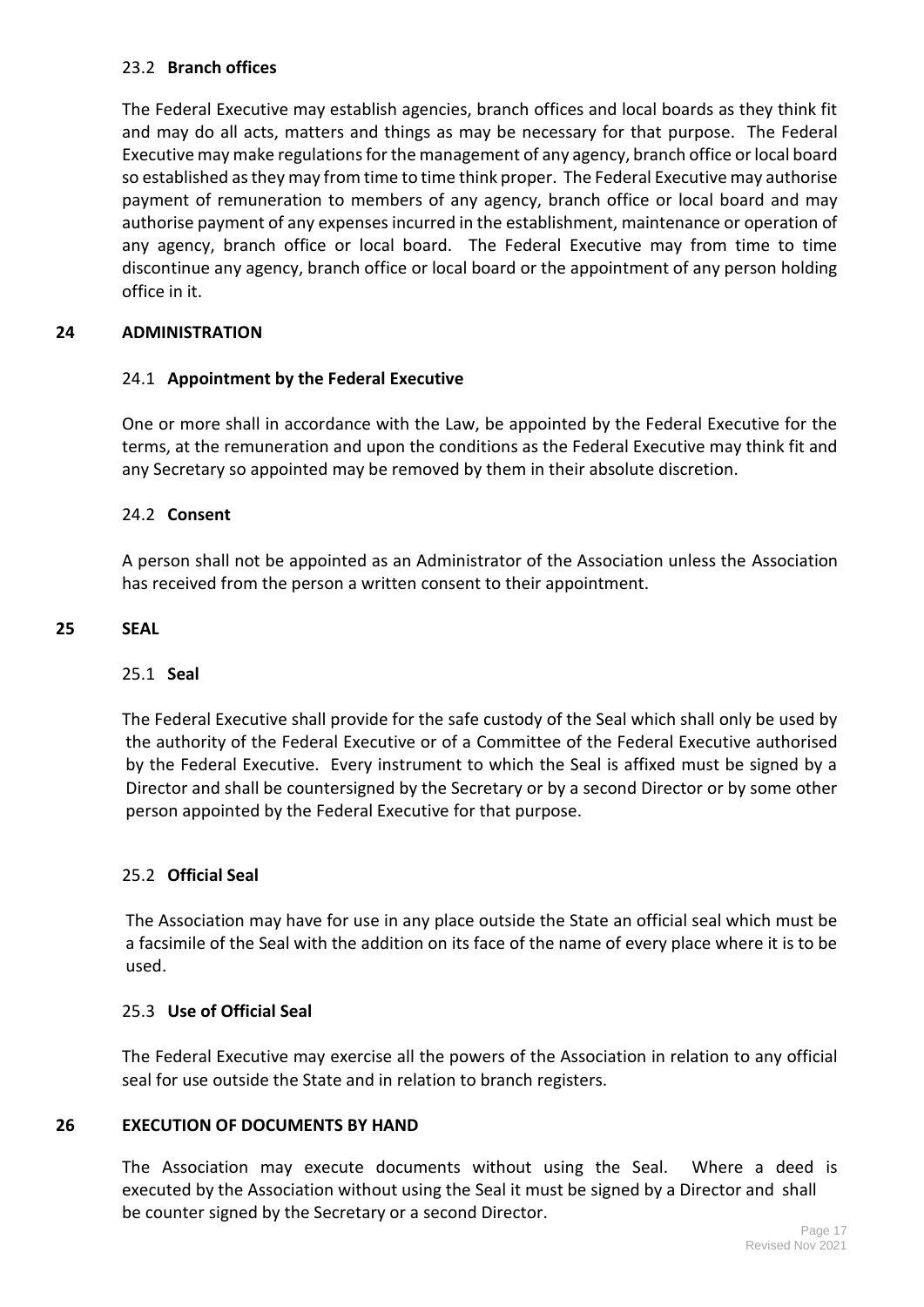#### **GENERAL MEETINGS**

# **27 ANNUAL GENERAL MEETINGS**

The annual general meeting of the Association shall subject to the Law be held in the October of each year unless determined otherwise by the Federal Executive. The ordinary business of the annual general meeting shall be the consideration of the accounts of the Association and the consideration of a report of the Federal Executive, and the election of the Federal Executive. Any other business shall be deemed to be special business.

#### 28 **CONVENING GENERAL MEETINGS**

- 28.1 The Federal Executive or any Director may at any time call a general meeting of the Association or a meeting of a particular class of Members to be held at such place as the Federal Executive shall direct. Subject to the provisions of the Law regarding short notice at least 21 days notice shall be given to the members of any general meeting PROVIDED THAT in the event of circumstances arising which prevent the holding of such meeting on the date fixed for the same the Board of the Federal Executive shall have power to postpone the same until some later date.
- 28.2 Meetings of a class of Members shall be held in the same manner as a general meeting of the Association.

#### **29 BUSINESS**

No business other than that of which notice has been given shall be dealt with at a general meeting.

#### **30 NOTICE**

A general meeting shall be called by letter, circular posted or electronic notification to the registered address and valid email address of each Member of the Association at least 21 days (or such other period as required by the Law) prior to the meeting. Such notice shall state the time and place of meeting and the business to be brought before the meeting.

#### **31 QUORUMS**

- 31.1 No business shall be transacted at any general meeting unless a quorum of Members is present at the time when the meeting proceeds to business. Save as herein otherwise provided 20 voting financial Members present in person or by proxy or Representative and entitled to vote shall be a quorum. For the purpose of this Article "Member" includes a person attending as a proxy, or as representing a corporation which is a Member. If a quorum is present when a duly called meeting is convened, the Members present and entitled to vote, may continue to transact business until the meeting is adjourned and closed even though Members originally present may leave the meeting and thereby reduce the number of Members present below a quorum.
- 31.2 All Members may attend a General Meeting of the Association even if those Members are not counted for the purposes of establishing a quorum.

#### **32 DISSOLUTION**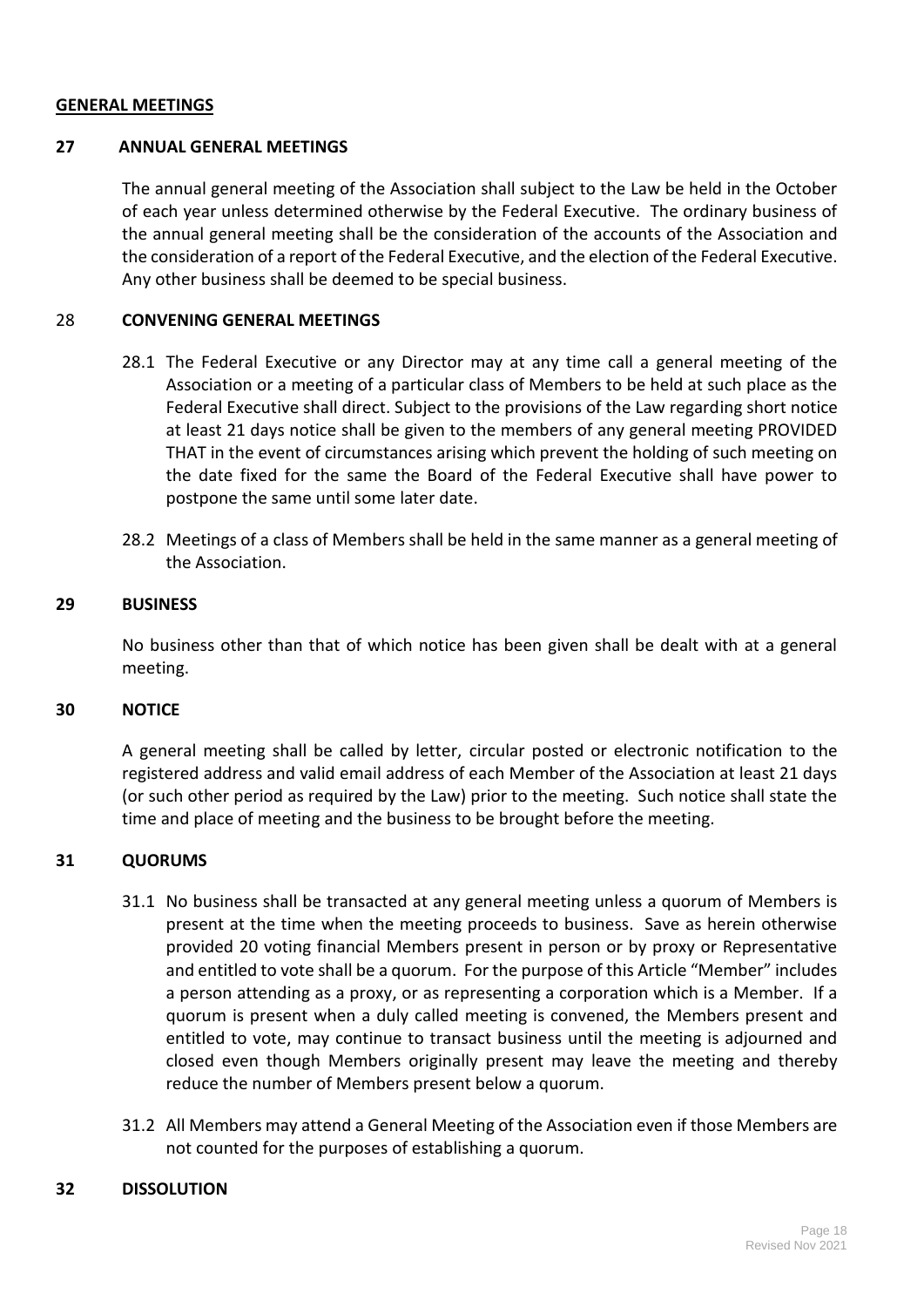If within half an hour from the time appointed for the meeting a quorum is not present, the meeting, if convened upon the requisition of Members, shall be dissolved; in any other case it shall stand adjourned to the same day in the next week at the same time and place, or to such other day and at such other time and place as the Federal Executive may determine. If at the adjourned meeting a quorum is not present within half an hour from the time appointed for the meeting, the Members present (being not less than three) shall be a quorum.

# **33 SHOW OF HANDS**

At any general meeting a resolution put to the vote of the meeting shall be decided on a show of hands unless a poll is (before or on the declaration of the result of the show of hands) required by a member of the Federal Executive. Unless a poll is so demanded by the Chairman an entry to that effect in the minute books of the Association shall be conclusive evidence of the fact without proof of the number or proportion of the votes recorded in favour of or against that resolution. The demand for a poll may be withdrawn.

# **34 CHAIRMAN**

The Chairman of a general meeting shall be the President of the Association and in his absence the Vice President and in their absence the Secretary and in their absence the Treasurer and in the absence of all of them one of the Federal Executive elected by the Members present in person or by proxy or representative and entitled to vote at the meeting and if there is no Director present at the Meeting, then a Member elected for that purpose by the Members attending the Meeting in person or by proxy or representative and entitled to vote.

# **35 ADJOURNMENT**

The Chairman of a General Meeting may, with the consent of any meeting at which a quorum is present (and shall if so directed by the meeting), adjourn the meeting from time to time and from place to place, but no business shall be transacted at any adjourned meeting other than the business left unfinished at the meeting from which the adjournment took place. When a meeting is adjourned for thirty (30) days or more, notice of the adjourned meeting shall be given as in the case of an original meeting. Save as aforesaid it shall not be necessary to give any notice of an adjournment or the business to be transacted at an adjourned meeting.

# **36 POLLS**

If a poll is duly demanded it shall be taken in such manner as the Chairman of the General Meeting directs and unless the meeting is adjourned the result of the poll shall be deemed to be the resolution of the meeting at which the poll was demanded, but a poll demanded on the election of a Chairman or on a question of the adjournment shall be taken forthwith. The inadmissibility of any vote is to be determined by the Chairman.

# **37 CASTING VOTES**

In the event of an equality of votes whether on a show of hands or otherwise, the Chairman of the meeting shall be entitled to a second or casting vote.

# **38 VOTES OF MEMBERS**

38.1 Every financial Member present shall be entitled to one (1) vote. Student Members, Honorary Members and Associates are not entitled to vote.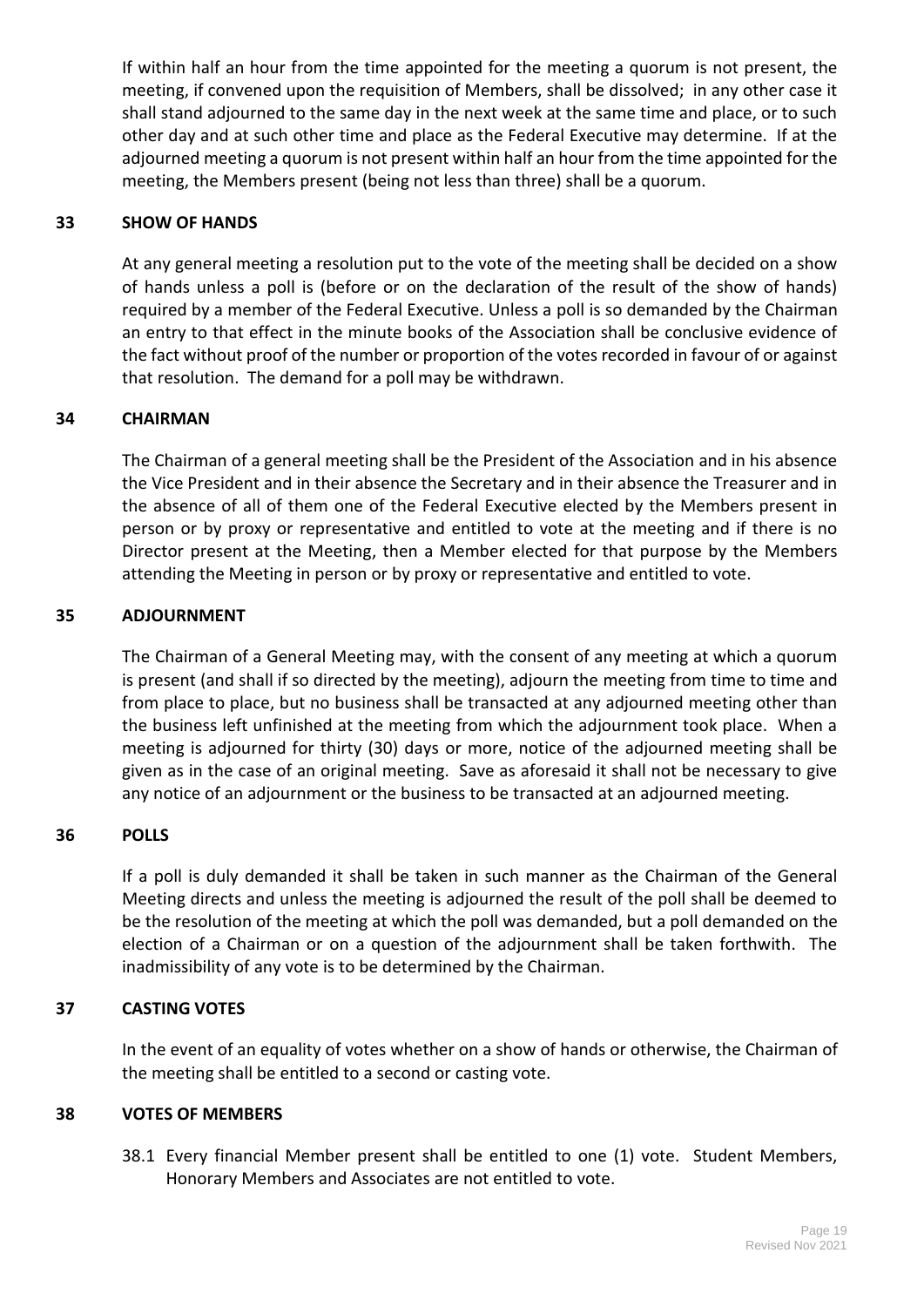38.2 Each attending voting financial Member may only have a maximum of three (3) proxy votes.

# **39 VOTES IN PERSON OR BY PROXY**

Votes may be given either personally or by proxy. A proxy shall be appointed in writing by the Member appointing the proxy.(Facsimile, hand written or electronic).

# **40 UNSOUND MIND**

A Member who is of unsound mind or whose person or estate is liable to be dealt with in any way under the law relating to mental health may vote, whether on a show of hands or on a poll, by his committee or by his trustee or by such other person as properly has the management of his estate, and any such committee, trustee or other person may vote by proxy or attorney.

# **41 PROXIES**

41.1 The instrument appointing a proxy to be valid must be one which is:

- (a) In writing (electronic or otherwise) under the hand of the appointer or of his attorney duly authorised in writing or if the appointer is a corporation either under seal or the hand of an officer or attorney duly authorised;
- (b) Received by the Association together with a power of attorney or other authority if any under which it is signed or a notarial certified copy of that power or authority at its registered office or such other place as nominated by the Federal Executive and advised to Members in the notice convening the meeting at least two hours prior to the time of holding the meeting at which the person named in such instrument proposes to vote.
- 41.2 No instrument appointing a proxy shall be valid after the expiration of twelve (12) months from its date of issue unless it is expressly stated therein that it is to be extended for a longer period. The instrument appointing the proxy shall be deemed to confer authority to demand or join in demanding a poll.
- 41.3 A vote given in accordance with the terms of an instrument of proxy or attorney shall be valid notwithstanding the previous death or unsoundness of mind of the principal, or revocation of the instrument or of the authority under which the instrument was executed, if no intimation in writing of such death, unsoundness of mind or revocation as aforesaid has been received by the Association at the registered office before the commencement of the meeting or adjourned meeting at which the instrument is used.

# **42 FORM OF PROXY**

Any instrument appointing a proxy shall as nearly as circumstances will permit be in the following form and may direct the proxy to vote for or against any resolution:

# *I, XXXXXX of XXXXXX,*

*being a member of COMPLEMENTARY MEDICINE ASSOCIATION LIMITED hereby appoint XXXXXX of XXXXXX as my proxy to vote for me and on my behalf at the (annual or other general meeting as the case may be) meeting of the Association to be held on the*

*XXXXXX day of XXXXXX and at any adjournment thereof (or at any meeting of the Association that may be held in the year 20XX).*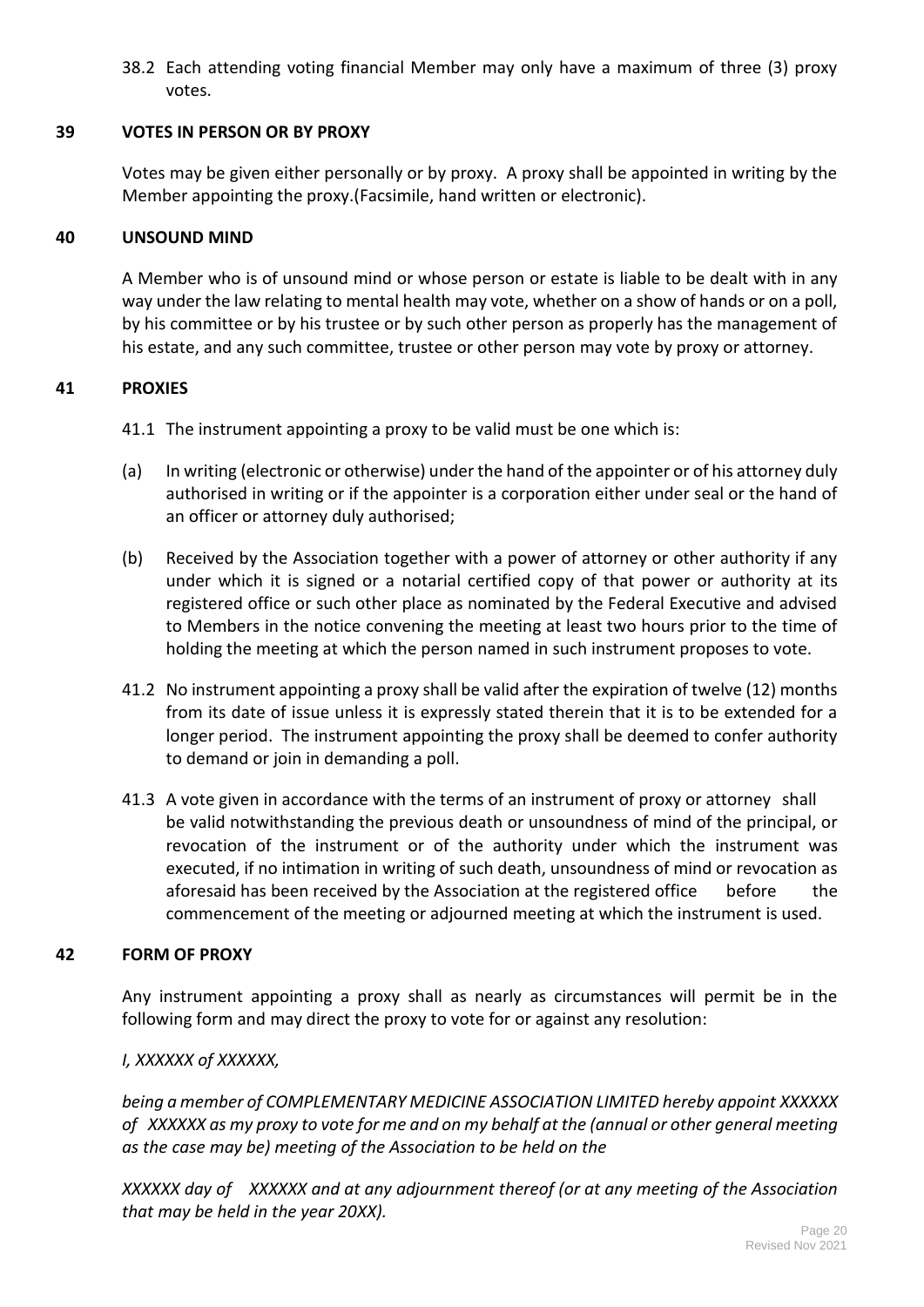*My proxy is hereby authorised to vote \*in favour of/\*against the following resolutions:*

*Dated this XXXXXX day of XXXXXX*

*\*Strike out whichever is not desired.*

#### **43 POSTAL VOTES**

Postal votes will be accepted from financial voting Members whose names shall be read out prior to a vote being taken on agenda items only, provided they are received by the secretary within three (3) clear business days before the scheduled meeting.

# **FINANCIAL REPORTING**

#### **44 ACCOUNTS**

The Federal Executive shall cause proper accounting and other records to be kept and shall distribute copies of every profit and loss account and balance sheet (including every document required by law to be attached thereto) accompanied by a copy of the Auditors report thereon as required by the Law, provided, however, that the Board of the Federal Executive shall cause to be made out and laid before each Annual General Meeting a balance sheet and profit and loss account made up to a date not more than five months before the date of the meeting.

#### **45 BOOKS OF ACCOUNT**

The books of account shall be kept at the office or at such place or places as the Federal Executive think fit.

#### **46 ACCOUNTS CLOSING**

The accounts shall be closed annually on such date as may be prescribed by the Federal Executive and if no other time be fixed on the 30th day of June in each year and a balance sheet containing a summary of the assets and liabilities of the Association on that day shall be made up and submitted to the next Annual Meeting.

#### **47 NO DISTRIBUTIONS**

The distribution of assets of the Association to the Members by way of dividend or by any other means is prohibited. This Article may only be amended by a unanimous resolution of the Members.

# **GENERAL**

# **48 SERVICE**

48.1 A notice may be served by the Association upon any Member either personally or by sending it through the post in a pre-paid letter envelope or wrapper addressed to such member at his registered place of address or by any of such methods.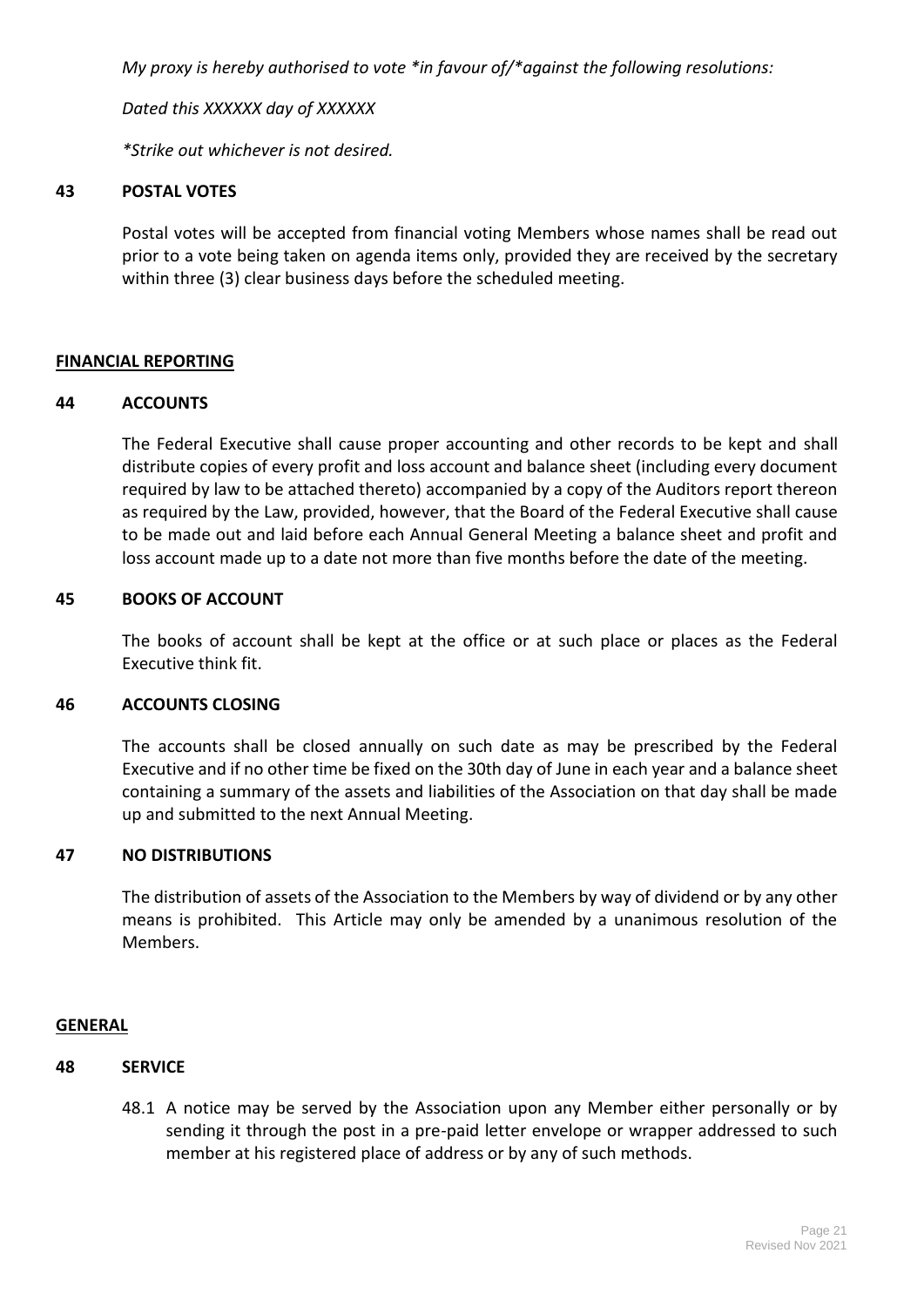48.2 Any notice sent by post shall be deemed to have been served on the day following that on which the letter envelope or wrapper containing the same is posted and in providing such service it shall be sufficient to prove that the letter envelope or wrapper containing the notice was properly addressed and posted. A certificate in writing by the Secretary or other Director that the letter envelope or wrapper containing the notice as so addressed and posted shall be sufficient evidence thereof.

# **49 PERSONS TO RECEIVE NOTICE**

- 49.1 Notice of every general meeting shall be given in any manner hereinbefore authorised to:
- (a) Every member except those members for whom the Association has no registered address or other address or an address or the giving of notices to them; and
- (b) The Auditor or Auditors for the time being of the Association.
- 49.2 No other person shall be entitled to receive notices of general meetings.

# **WINDING UP**

# **50** 50.1 **Distribution**

On the winding up of the Association, any assets of the Association are to be distributed to any other organisations which in the sole opinion of the liquidator have similar objects to those of the Association and which also prohibit the distribution of profits and assets to their members. The liquidator shall also determine the amount of the assets to be distributed to such organisations. In the event no similar organisations exist the assets of the Association are to be distributed to the Red Cross or other similar charity. This Article may only be amended by unanimous resolution of the Members.

# 50.2 **Payment to Liquidator**

On a voluntary winding up of the Association no commission or fee shall be paid to the liquidator unless the proposed payment of the commission or fee has been approved by a resolution of the Association in general meeting and the amount of the proposed payment is specified in the notice calling the meeting.

# **51 INDEMNITY**

# 51.1 **Indemnity of the Federal Executive Against Third Party Liability**

Every Director shall be indemnified by the Association against a liability to another person (other than the Association or a related body corporate) arising out of any contract entered into or act or thing done by that first person as Director or in any way in discharge of his or her duty unless the liability arises out of conduct involving a lack of good faith.

# 51.2 **Indemnity of Officers Against Third Party Liability**

Every Auditor and other officer or employee of the Association may by resolution of the Federal Executive be indemnified by the Association against a liability to another person (other than the Association or a related body corporate) arising out of any contract entered into or act or thing done by that first person as Auditor or other officer (other than as a Director) or employee (as